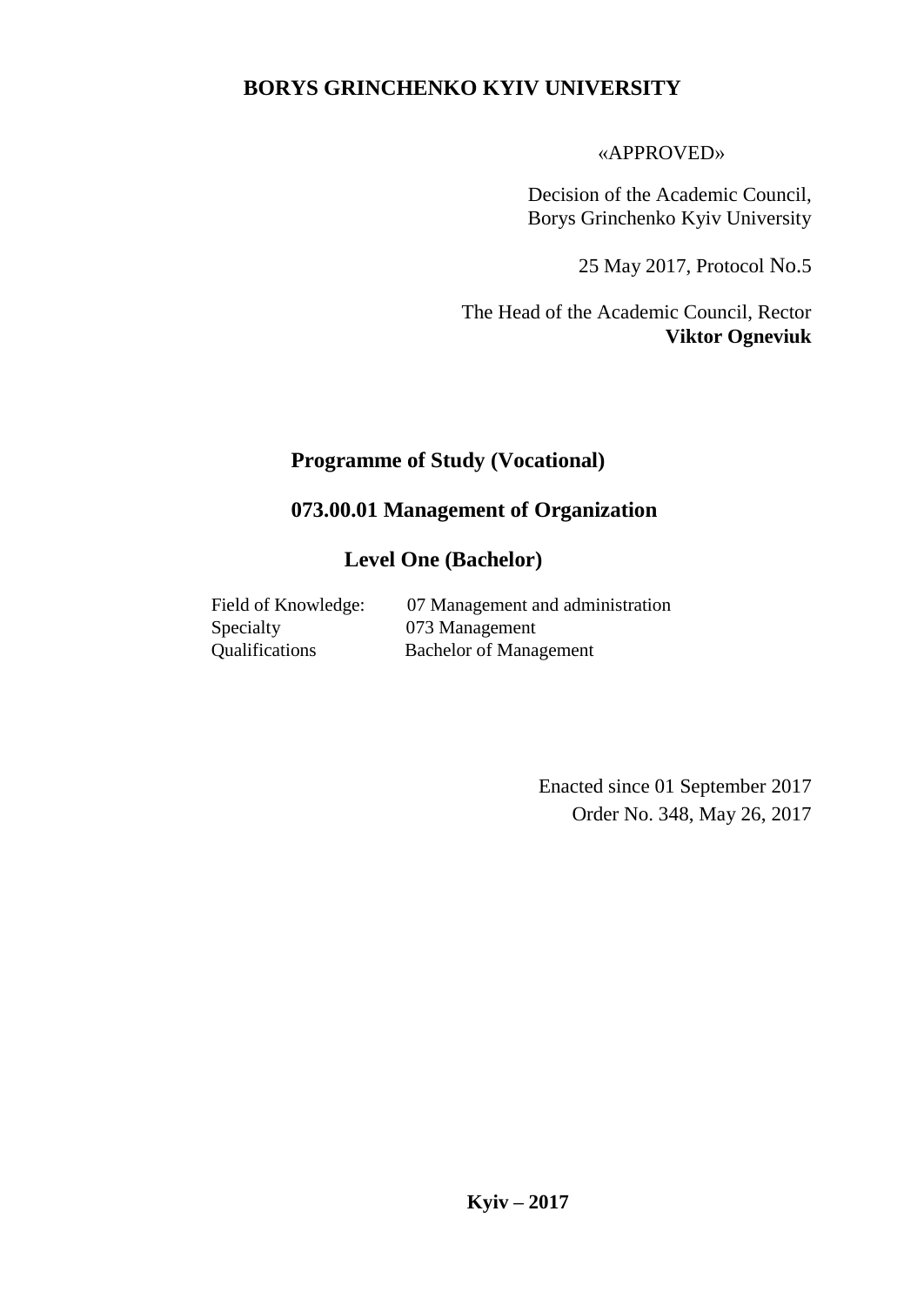### **LETTER OF APPROVAL Programme of Study (Vocational)**

The Chair of Management Protocol No 9 dated April 5, 2017

The Head of the Chair \_\_\_\_\_\_\_\_\_\_\_\_\_\_ Valentyna Hladkova

The Academic Council of the Faculty of Informational Technologies and Administration Protocol No 7 dated 19 April 2017

The Head of the Academic Council \_\_\_\_\_\_\_\_\_\_\_\_\_\_ Alla Mykhatska

The Head of the SMC of Standardization and Quality Education \_\_\_\_\_\_\_\_\_\_\_\_\_\_ Olha Leontieva

26 April 2017

Vice-Rector on Academic Affairs \_\_\_\_\_\_\_\_\_\_\_\_\_\_ Oleksii Zhyltsov

 $\frac{1}{2017}$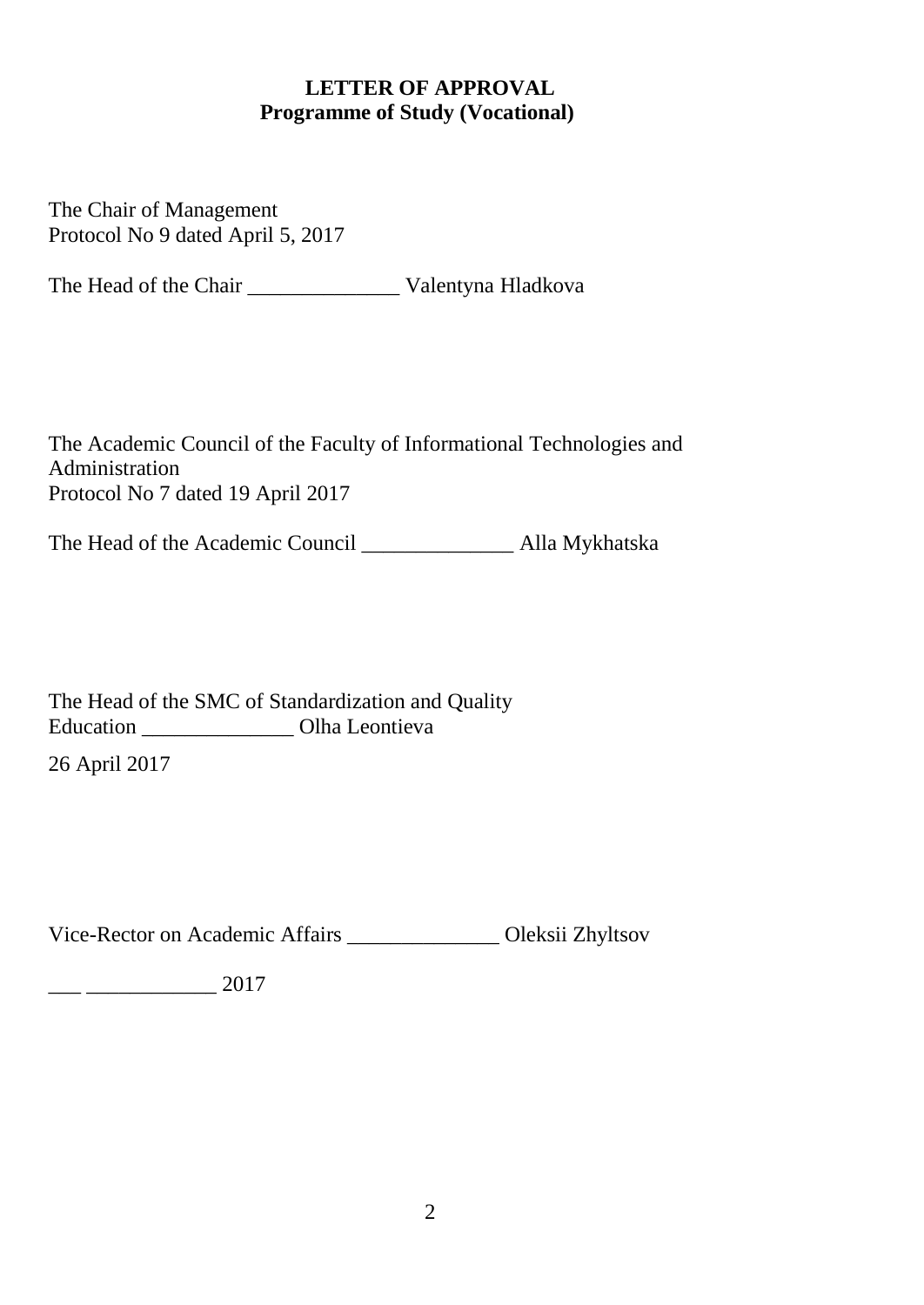#### **PREAMBLE**

The programme of study (vocational) complies with the Law of Ukraine "On Higher Education", 01.07.2015, No.1556-VІІ, and the Draft of the Standard for Higher Education of Ukraine in the field of 073 Management (Level One (Bachelor) and the interim standard of Borys Grinchenko Kyiv University until the officially approved standard of higher education was implemented.

#### **The programme of study (vocational) developed by the project group**:

*Alexander Fedotov, PhD in Economics, Associate Professor, Associate Professor of the Chair of Management, Borys Grinchenko Kyiv University*

*Valerii Pavliuk, PhD. in Public Administration, Associate Professor, Associate Professor of the Chair of Management, Borys Grinchenko Kyiv University* 

*Olena Akilina, PhD in Economics, Associate Professor, AssociatePprofessor of the Chair of Management, Boris Grinchenko Kyiv University* 

#### **External Reviewers:**

*Volodymyr Udovychenko - PhD in Economics, Professor, Member of the Kyiv Oblast Council*

*Valentyna Sereda - Associate Professor of the Chair of International Economics and Marketing, Taras Shevchenko Kyiv State University,) PhD in Economics, Associate Professor*

#### **Reviews of the Representatives of Professional Associations/Employers:**

*Tetiana Onishchenko, Director of VENBEST Ltd. Educational Center* 

The educational program is introduced for the first time The term for viewing the educational program is once every 3 years.

| Actualized:           |  |  |
|-----------------------|--|--|
| Date of Review of the |  |  |
| PS /Amendments to     |  |  |
| <b>PS</b>             |  |  |
| Signature:            |  |  |
| <b>PS</b> Guarantor   |  |  |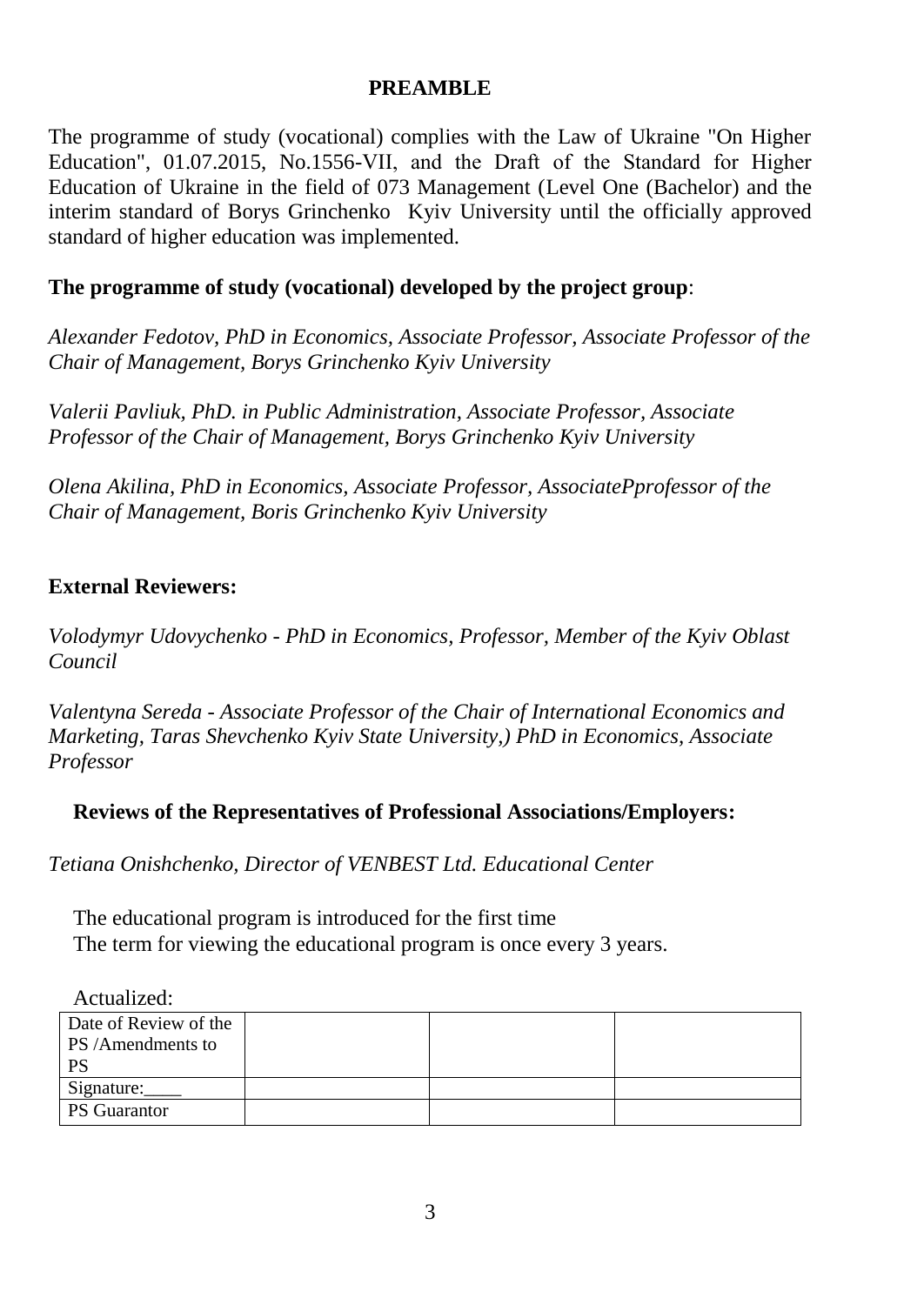## **І. Profile of the programme of study (vocational)** 073 Management

(specialization: Business Development Management / Human Resources Management)

| $1 - General information$                                                                         |                                                                                                                                                                                                                                                                                    |  |  |
|---------------------------------------------------------------------------------------------------|------------------------------------------------------------------------------------------------------------------------------------------------------------------------------------------------------------------------------------------------------------------------------------|--|--|
| The full name of the higher<br>education institution<br>and the structural unit                   | Borys Grinchenko Kyiv University<br>Faculty of Information Technologies and Management                                                                                                                                                                                             |  |  |
| Higher education<br>and the name of the<br>qualification<br>the original language                 | <b>Higher Education: Bachelor</b><br>specialty: 073 Management<br>Specialization (selective): management of business development,<br>human resources management<br>educational program: 073.00.01 Management of organizations<br>Educational qualification: Bachelor of Management |  |  |
| Official name of the<br>programme of study                                                        | 073.00.01- Management of organizations                                                                                                                                                                                                                                             |  |  |
| Type of diploma and term of<br>study according to the<br>programme                                | Bachelor's degree, unitary, 240 ECTS credits,<br>term of training 3 years 10 months                                                                                                                                                                                                |  |  |
| Availability of accreditation                                                                     | National Agency for Quality Assurance in Higher Education.<br>Ukraine.<br>The deadline for submission of the program for accreditation is<br>2019.                                                                                                                                 |  |  |
| Cycle / Level                                                                                     | Level 7 of the National Qualification Framework of Ukraine, FQ-<br>EHEA-first cycle, EQF-LLL- Level 6                                                                                                                                                                              |  |  |
| Preconditions                                                                                     | Complete secondary education                                                                                                                                                                                                                                                       |  |  |
| Language (s) of teaching                                                                          | Ukrainiahainian                                                                                                                                                                                                                                                                    |  |  |
| Validity of the programme of<br>study                                                             | 2022 p.                                                                                                                                                                                                                                                                            |  |  |
| Internet address of the<br>permanent placement of the<br>description of the programme<br>of study | http://kubg.edu.ua/<br>2 - The purpose of the programme of study (vocational)                                                                                                                                                                                                      |  |  |

Training of specialists capable of solving practical problems and complex specialized tasks characterized by complexity and uncertainty of conditions in the field of management of organizations and their subdivisions 3 - Characteristics of the programme of study

| 9 - Characteristics of the programme of study |                                         |
|-----------------------------------------------|-----------------------------------------|
| Subject area                                  | $\vert$ Objects of study / or activity: |
|                                               |                                         |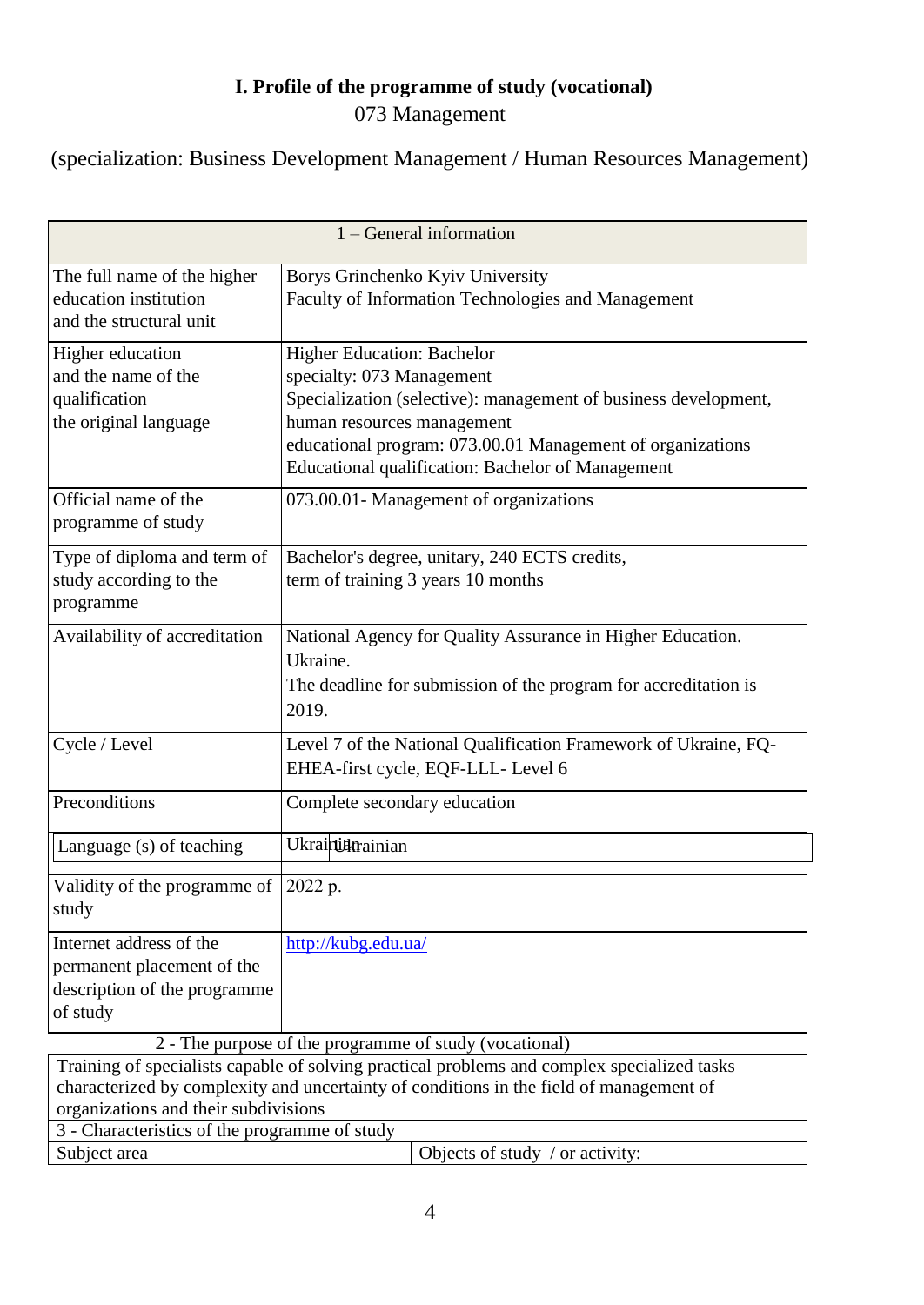|                                       | management of organizations and their divisions.<br>Theoretical content of the subject area:<br>paradigms, laws, laws, principles, historical<br>background of management development;<br>concepts of systemic, situational, adaptive,<br>anticipating, anti-crisis, innovative, project<br>management, etc.; functions, methods,<br>technologies and managerial decisions in<br>management.<br>Methods, techniques and technologies: |
|---------------------------------------|---------------------------------------------------------------------------------------------------------------------------------------------------------------------------------------------------------------------------------------------------------------------------------------------------------------------------------------------------------------------------------------------------------------------------------------|
|                                       | general scientific and specific research methods:<br>calculation-analytical, economic-statistical,<br>economic-mathematical, expert evaluation,<br>factual, sociological, documentary, balance sheet,<br>etc.;                                                                                                                                                                                                                        |
|                                       | methods of realization of management functions:<br>methods of marketing research; methods of<br>economic diagnostics; methods of forecasting and<br>planning; methods of designing organizational<br>management structures; methods of motivation;<br>control methods; methods of evaluating social,<br>organizational and economic efficiency in<br>management, etc;                                                                 |
|                                       | management methods: administrative, economic,<br>socio-psychological, technological;<br>technologies of substantiation of managerial<br>decisions: economic analysis, simulation<br>modeling, decision tree etc.<br>Instruments and equipment: modern information<br>and communication equipment, information<br>systems and software products used in<br>management.                                                                 |
|                                       | The proportion of the volumes of the general<br>and professional components and optional<br>parts:                                                                                                                                                                                                                                                                                                                                    |
|                                       | - general and special (professional) competencies<br>in the specialty - 180 ECTS credits (75%);<br>- specialization - 60 ECTS credits (25%), among<br>them: discipline of free choice from the catalog -<br>20 ECTS credits.<br>Share of training and production practices: 64.5                                                                                                                                                      |
| Orientation of the programme of study | ECTS credits (26.9%)<br>Educational-professional program with applied                                                                                                                                                                                                                                                                                                                                                                 |
|                                       | orientation to business management and human                                                                                                                                                                                                                                                                                                                                                                                          |
|                                       | resources management                                                                                                                                                                                                                                                                                                                                                                                                                  |
|                                       | The program is based on well-known (classical)                                                                                                                                                                                                                                                                                                                                                                                        |
|                                       | scientific results, taking into account the current                                                                                                                                                                                                                                                                                                                                                                                   |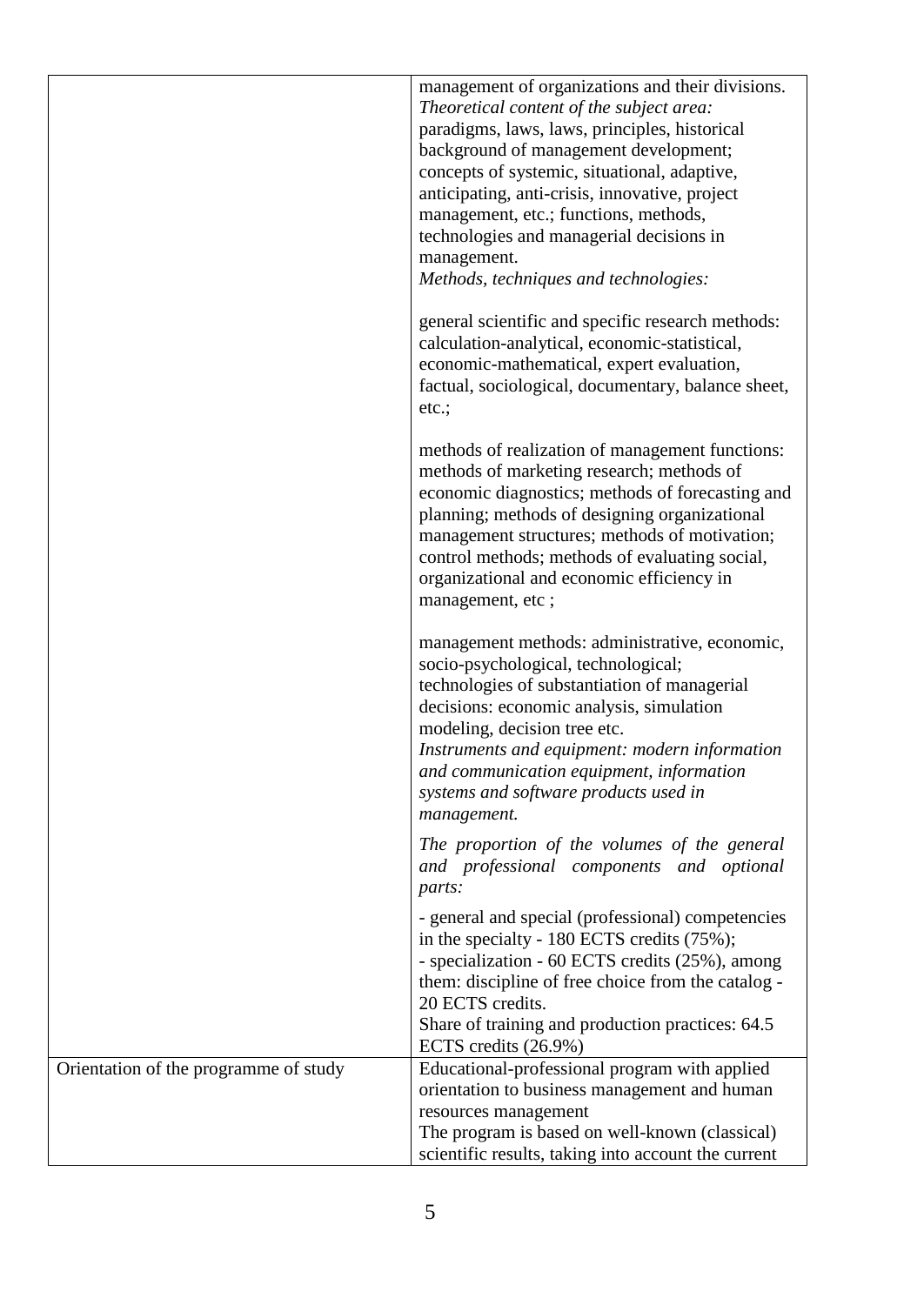|                                          | state of management, its active penetration into         |
|------------------------------------------|----------------------------------------------------------|
|                                          | variety area of knowledge and practice, focuses on       |
|                                          | relevant specialization, within which further            |
|                                          | professional and scientific careers are possible.        |
|                                          | General education in management.                         |
|                                          | Additional specialization:                               |
|                                          | Business Development Management provides for             |
|                                          | the acquisition of fundamental knowledge and             |
| The main focus of the programme of study | practical skills in the field of business efficiency     |
|                                          | development                                              |
|                                          | Personnel<br>management involves<br>mastering            |
|                                          | skills<br>of<br>personnel<br>behaviour,<br>managerial    |
|                                          | mentoring,<br>business<br>coaching<br>and<br>career      |
|                                          | management.<br>Key words: management methods, management |
|                                          | functions, managerial decisions, leadership styles       |
|                                          | and leadership                                           |
|                                          |                                                          |
| Specific features of the programme       | The interdisciplinary nature of the program gives        |
|                                          | you the opportunity to form knowledge and skills         |
|                                          | in the field of management, to prepare high-level        |
|                                          | specialists who are able not only to carry out basic     |
|                                          | professional activities but also to adapt to the         |
|                                          | related areas of professional activity: marketing,       |
|                                          | accounting, analytical, economic                         |
|                                          | 4 - Eligibility of graduates                             |
| to employment and further studying       |                                                          |
| Employment                               | Areas of professional activity include:                  |
|                                          | • enterprises of any organizational and legal form       |
|                                          | (commercial, non-profit, state, communal, private)       |
|                                          | in which graduates work as executives or junior          |
|                                          | managers in departments and departments of               |
|                                          | management (marketing, sales, strategic planning,        |
|                                          | finance, personnel);                                     |
|                                          | Small business enterprises in which                      |
|                                          | graduates work as assistant managers;                    |
|                                          | • bodies of state and local government;                  |
|                                          | • Structures in which graduates are entrepreneurs        |
|                                          | who create and develop their own business.               |
|                                          |                                                          |
|                                          | According to the National Classification of              |
|                                          | Professions ДК 003: 2010, specialists who have           |
|                                          | completed training according to the programme of         |
|                                          | study Management of Organization may hold the            |
|                                          | following primary positions:                             |
|                                          | 3436.1 - Assistant to the head of the                    |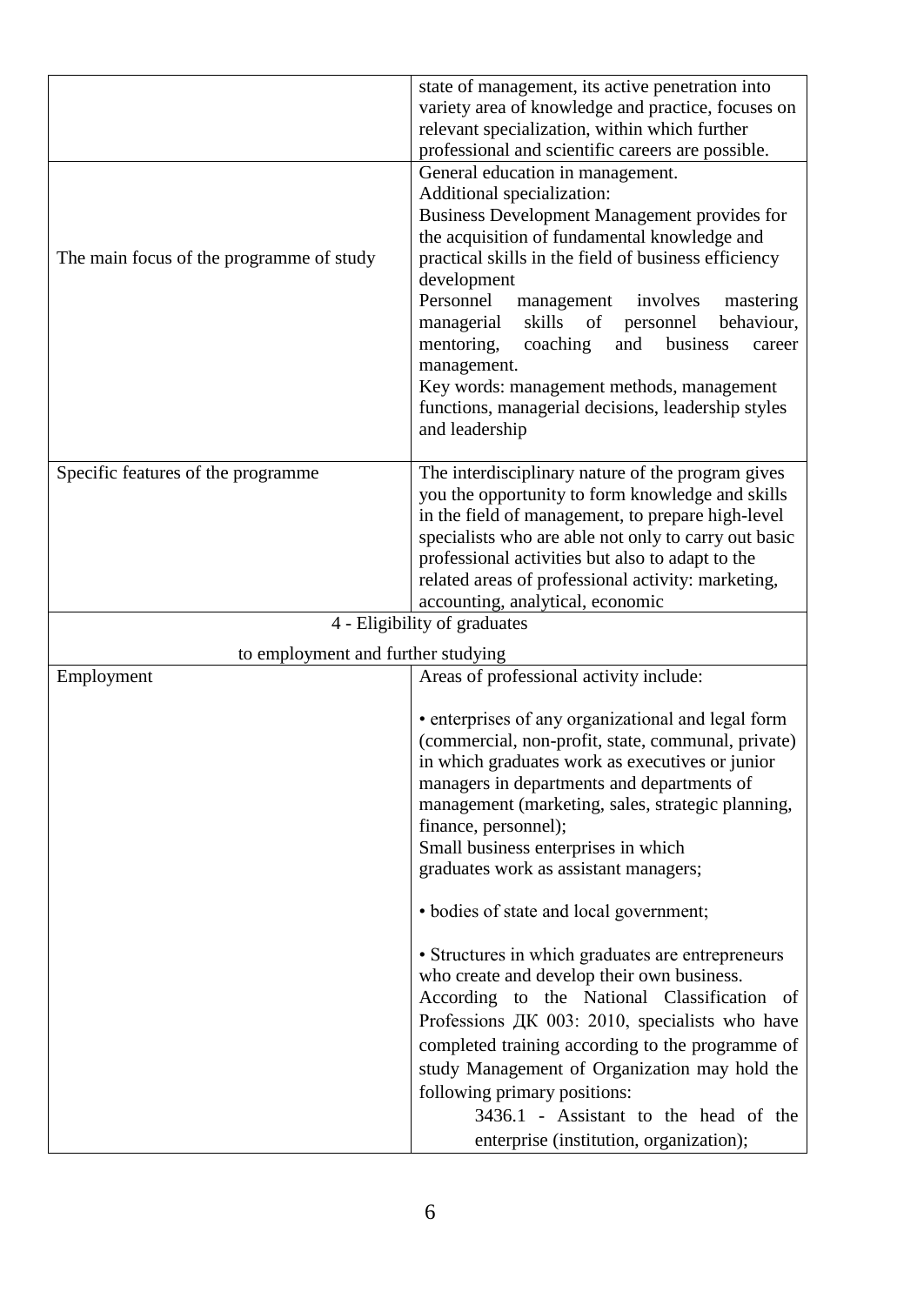|                             |                                                                 | 3436.2 - Assistant to the head of the main                                                      |  |  |
|-----------------------------|-----------------------------------------------------------------|-------------------------------------------------------------------------------------------------|--|--|
|                             |                                                                 | of<br>the<br>enterprise<br>(institution,<br>unit                                                |  |  |
|                             |                                                                 | organization);                                                                                  |  |  |
|                             |                                                                 | 3436.3 - Assistant to the manager of a                                                          |  |  |
|                             |                                                                 | small enterprise without a management                                                           |  |  |
|                             |                                                                 | unit;                                                                                           |  |  |
|                             |                                                                 | 3436 - Administrative Assistant;                                                                |  |  |
|                             |                                                                 | 3423 - Personnel inspector;                                                                     |  |  |
|                             |                                                                 | 3423 - Personnel Organizer;                                                                     |  |  |
|                             |                                                                 | 2419.2 - Specialist in the efficiency<br>of                                                     |  |  |
|                             |                                                                 | entrepreneurship.                                                                               |  |  |
|                             |                                                                 |                                                                                                 |  |  |
| Further learning            |                                                                 | Ability to get education at the second (master's)                                               |  |  |
|                             |                                                                 | level at the master's programs of educational and                                               |  |  |
|                             |                                                                 | professional orientation. Acquiring additional                                                  |  |  |
|                             |                                                                 | qualifications in the system of postgraduate                                                    |  |  |
|                             |                                                                 | education.                                                                                      |  |  |
| 5 – Teaching and assessment |                                                                 |                                                                                                 |  |  |
| Teaching and learning       |                                                                 | Based on the individual-personality approach and                                                |  |  |
|                             |                                                                 | student-centered principles; is realized through                                                |  |  |
|                             |                                                                 | studies based on research, strengthening of                                                     |  |  |
|                             |                                                                 | practical orientation and creative orientation in the                                           |  |  |
|                             |                                                                 | form of a combination of lectures, practical                                                    |  |  |
|                             |                                                                 | classes, independent study and research work<br>using elements of distance learning, trainings, |  |  |
|                             |                                                                 |                                                                                                 |  |  |
|                             |                                                                 | master-classes of leading managers, gaming<br>imitation technologies, case study, team work,    |  |  |
|                             |                                                                 | training and production practices, coursework.                                                  |  |  |
|                             |                                                                 | During the last year of studying 75% of the time is                                             |  |  |
|                             |                                                                 | spent on the practice and implementation of the                                                 |  |  |
|                             |                                                                 | bachelor's project.                                                                             |  |  |
| Assessment                  |                                                                 | Cumulative rating system that allows students to                                                |  |  |
|                             |                                                                 | get evaluated based on all types of classroom and                                               |  |  |
|                             |                                                                 | extracurricular work (current, module, final                                                    |  |  |
|                             |                                                                 | control); modular control works, individual, group                                              |  |  |
|                             |                                                                 | and design work, testing, credits, practice reports,                                            |  |  |
|                             |                                                                 | term papers, exams, complex exams, public                                                       |  |  |
|                             |                                                                 | defense of a bachelor project                                                                   |  |  |
| 6 - Programme competencies  |                                                                 |                                                                                                 |  |  |
| Integral                    | The ability to solve complex specialized problems and practical |                                                                                                 |  |  |
| Competence                  |                                                                 | problems that are characterized by complexity and uncertainty                                   |  |  |
|                             | of conditions in the field of management or in the process of   |                                                                                                 |  |  |
|                             | learning that involves the application of theories and methods  |                                                                                                 |  |  |
|                             | of social and behavioral sciences.                              |                                                                                                 |  |  |
| <b>General Competence</b>   | $GC-1$                                                          | The ability to realize their rights and responsibilities                                        |  |  |
|                             |                                                                 | as a member of society, to realize the values of civil                                          |  |  |
|                             |                                                                 | (democratic) society and the need for its sustainable                                           |  |  |
|                             |                                                                 | development, the rule of law, human and civil rights                                            |  |  |
|                             |                                                                 | and freedoms in Ukraine                                                                         |  |  |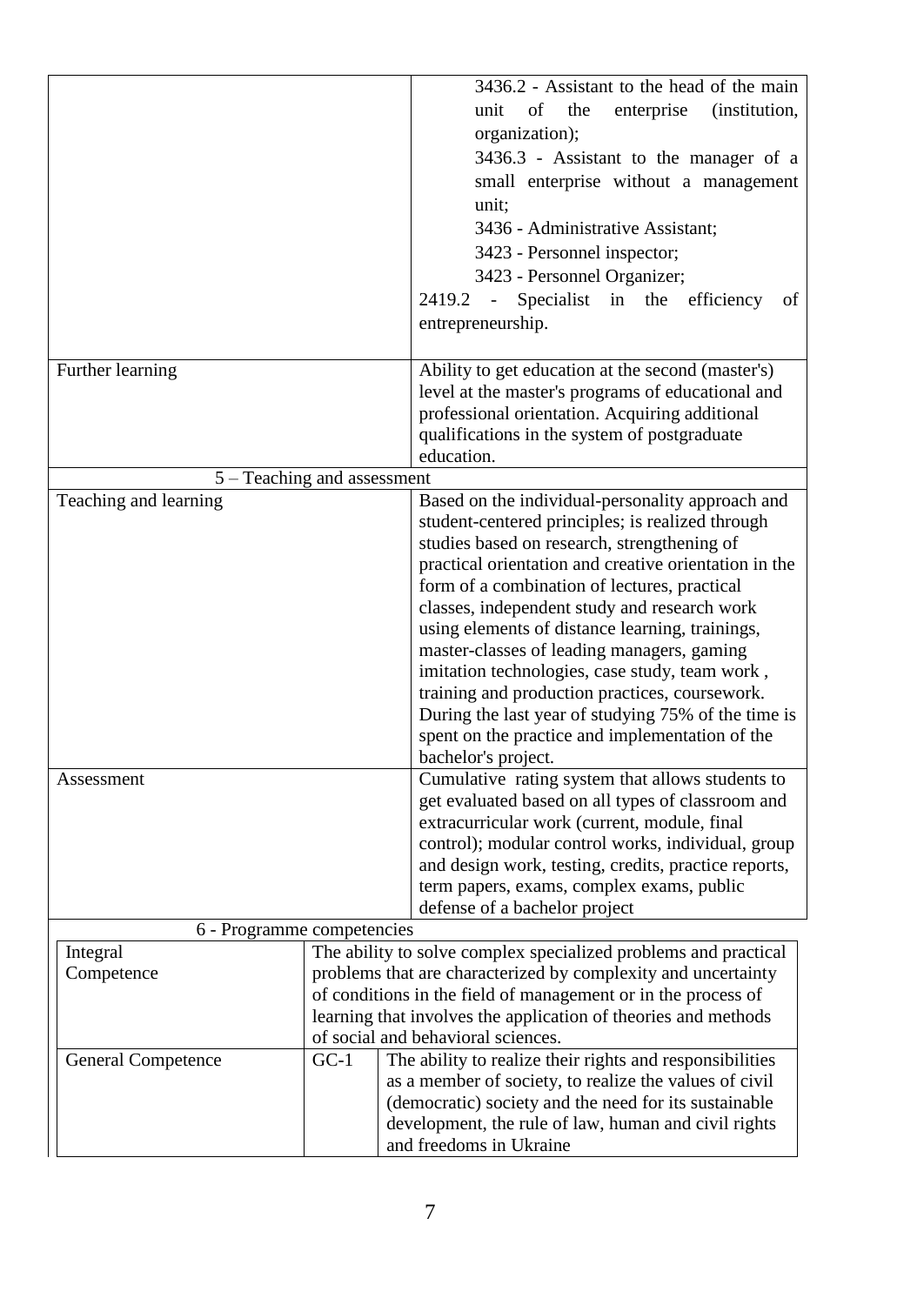|                            | $\overline{GC-2}$  | The ability to maintain and multiply the moral,          |
|----------------------------|--------------------|----------------------------------------------------------|
|                            |                    | cultural, scientific values and multiply the             |
|                            |                    | achievements of society on the basis of understanding    |
|                            |                    | the history and patterns of development of the subject   |
|                            |                    | area, and place in the general system of knowledge       |
|                            |                    | about nature and society and in the development of       |
|                            |                    | society, technology and technology, use different        |
|                            |                    | types and forms of motor activity for active rest and    |
|                            |                    | healthy lifestyle                                        |
|                            | $GC-3$             | The ability to abstract thinking, analysis, synthesis    |
|                            | $GC-4$             | The ability to apply knowledge in practical situations   |
|                            | $GC-5$             | Knowledge and understanding of the subject area and      |
|                            |                    | understanding of professional activity                   |
|                            | $GC-6$             | The ability to communicate in the state language both    |
|                            |                    | verbally and in writing                                  |
|                            | $GC-7$             | The ability to communicate in a foreign language         |
|                            | $GC-8$             | Skills of using information and communication            |
|                            |                    | technologies                                             |
|                            | $GC-9$             | The ability to learn modern knowledge                    |
|                            | $GC-10$            | The ability to lead research at the appropriate level    |
|                            | $GC-11$            | The ability to adapt and act in a new situation          |
|                            | $\overline{GC-12}$ | The ability to generate new ideas (creativity)           |
|                            | $GC-13$            | Valuation and respecting for diversity and               |
|                            |                    | multiculturalism                                         |
|                            | $GC-14$            | The ability to work in an international context          |
|                            | $GC-15$            | The ability to act on the basis of ethical               |
|                            |                    | considerations (motives)                                 |
| Professional competence of | $PC-1$             | The ability to identify and describe the characteristics |
| the specialty              |                    | of the organization                                      |
|                            | $PC-2$             | The ability to analyze the results of the organization,  |
|                            |                    | compare them with the factors of influence of            |
|                            |                    | external and internal environment                        |
|                            | $PC-3$             | The ability to determine perspectives for the            |
|                            |                    | organization                                             |
|                            | $PC-4$             | The ability to determine the functional areas of the     |
|                            |                    | organization and the relationship between them           |
|                            | $PC-5$             | The ability to manage the organization and its           |
|                            |                    | subdivisions through the implementation of               |
|                            |                    | management functions                                     |
|                            | $PC-6$             | The ability to act socially and consciously              |
|                            | $PC-7$             | The ability to choose and use modern management          |
|                            |                    | tools                                                    |
|                            | $PC-8$             | The ability to plan organization activities and manage   |
|                            |                    | time                                                     |
|                            | $PC-9$             | The ability to work in a team and to establish           |
|                            |                    | interpersonal interaction in solving professional        |
|                            |                    | problems.                                                |
|                            | $PC-10$            | The ability to evaluate the work performed, to ensure    |
|                            |                    | their quality and motivate the staff of the organization |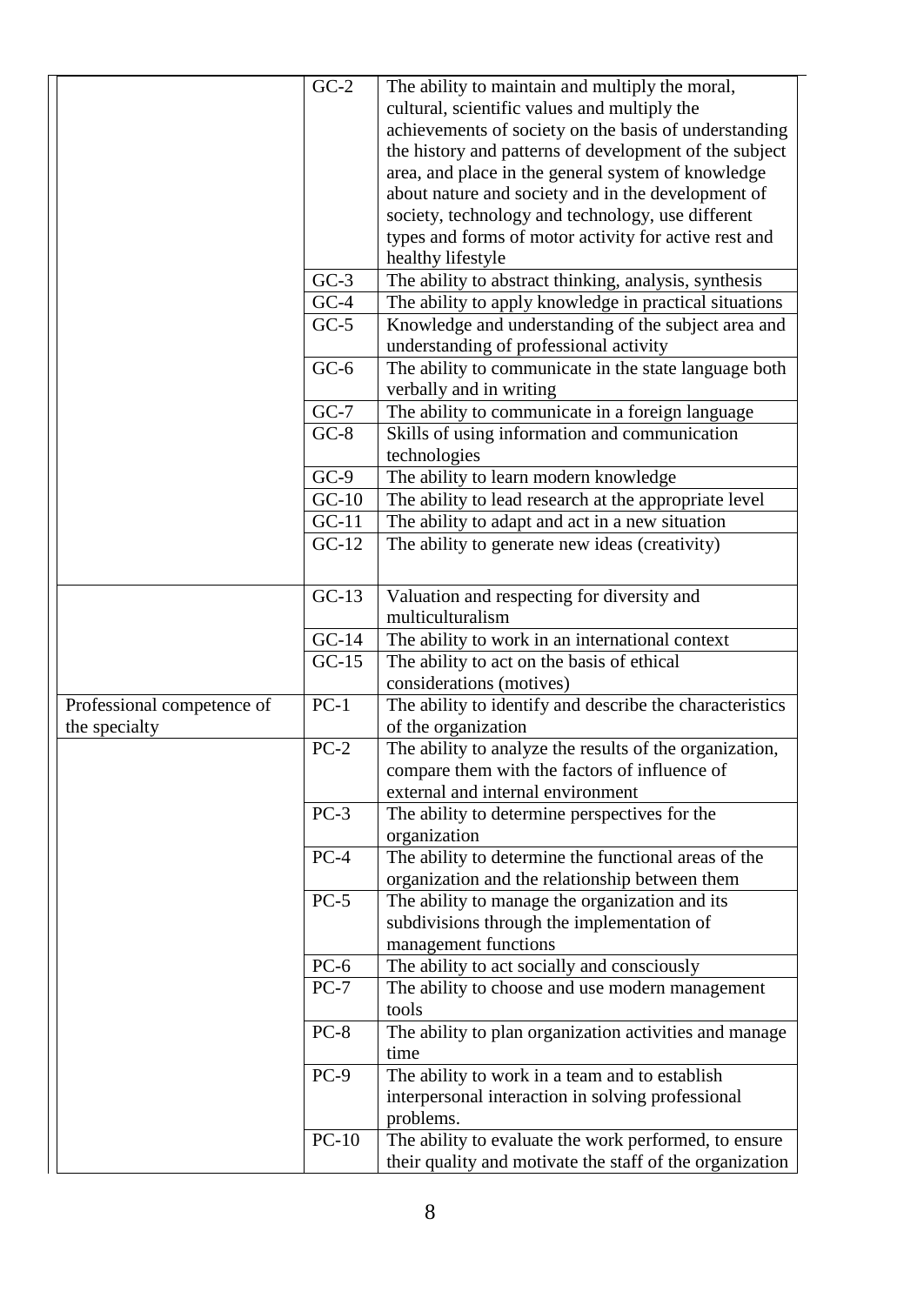|                             | $PC-11$          | The ability to create and organize effective            |  |  |
|-----------------------------|------------------|---------------------------------------------------------|--|--|
|                             |                  | communication in the management process                 |  |  |
|                             | $PC-12$          | Ability to analyze and structure the organization's     |  |  |
|                             |                  | problems, to make managerial decisions and to           |  |  |
|                             |                  | provide conditions for their implementation.            |  |  |
|                             | $PC-13$          | Understand the principles of law and use them in        |  |  |
|                             |                  | professional activities                                 |  |  |
|                             | $PC-14$          | Understand the principles of psychology and use         |  |  |
|                             |                  | them in professional activities                         |  |  |
|                             | $PC-15$          | The ability to form and demonstrate leadership skills   |  |  |
|                             |                  | and behavioral skills                                   |  |  |
| Additional professional     | APC1             | For the specialization "Business Development            |  |  |
| competence                  |                  | Management".                                            |  |  |
| specializations (APC)       |                  |                                                         |  |  |
|                             |                  | Skills for evaluation and forecasting of business       |  |  |
|                             |                  | development prospects, financial status of business     |  |  |
|                             |                  | entities.                                               |  |  |
|                             | APC <sub>2</sub> | For specialization "Human Resources Management".        |  |  |
|                             |                  | Skills of using modern tools for providing personnel    |  |  |
|                             |                  | development, mentoring, coaching and business           |  |  |
|                             |                  | career management                                       |  |  |
|                             |                  | 7 - Program learning outcomes                           |  |  |
| Knowledge and understanding | PLO-             | To know your rights and responsibilities as a member    |  |  |
|                             | $K-1$            | of society, to realize the values of civil society, the |  |  |
|                             |                  | rule of law, human and civil rights and freedoms in     |  |  |
|                             |                  | Ukraine                                                 |  |  |
|                             | PLO-             | To maintain moral, cultural, scientific values and      |  |  |
|                             | $K-2$            | multiply the achievements of society, use different     |  |  |
|                             |                  | types and forms of motor activity for a healthy         |  |  |
|                             |                  | lifestyle                                               |  |  |
|                             | PLO-             | To demonstrate knowledge of theories, methods and       |  |  |
|                             | $K-3$            | functions of management, modern leadership              |  |  |
|                             |                  | concepts                                                |  |  |
|                             | PLO-             | To have the basics of legal and ethical relations and   |  |  |
|                             | $K-4$            | the bases of psychological peculiarities of behavior    |  |  |
|                             | PLO-             | To understand interdisciplinary connections, be able    |  |  |
|                             | $K-5$            | to find out the essence of the same concept (process,   |  |  |
|                             |                  | phenomenon) from the standpoint of various              |  |  |
|                             |                  | economic disciplines                                    |  |  |
|                             | PLO-             | To have basic knowledge in the field of economics,      |  |  |
|                             | $K-6$            | in the amount necessary for the mastering of general    |  |  |
|                             |                  | professional disciplines.                               |  |  |
|                             | PLO-             | To have the basics of economic theories used in         |  |  |
|                             | $K-7$            | business and human resources management.                |  |  |
| Application of knowledge    | PLO-             | To demonstrate skills to identify problems and justify  |  |  |
| and understanding           | $L-1$            | managerial decisions.                                   |  |  |
|                             | PLO-             | To describe the content of the functional areas of the  |  |  |
|                             | $L-2$            | organization's activities                               |  |  |
|                             | PLO-             | To identify the skills of the search, compilation and   |  |  |
|                             | $L-3$            | analysis of information, calculation of indicators for  |  |  |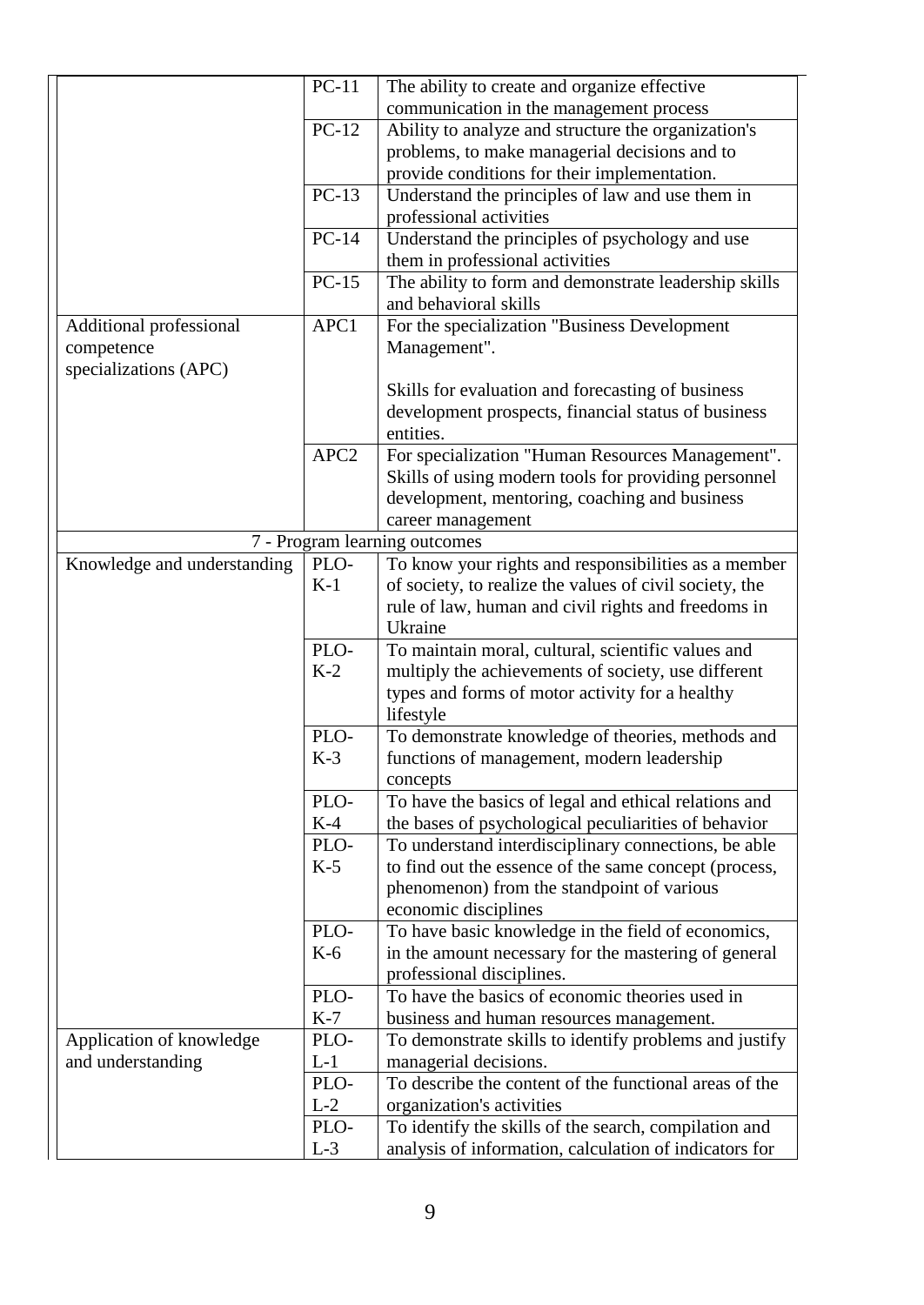|                             |                   | substantiation of managerial decisions                 |
|-----------------------------|-------------------|--------------------------------------------------------|
|                             | PLO-              | To identify organizational design skills               |
|                             | $L-4$             |                                                        |
|                             | PLO-              | To apply management methods to ensure the              |
|                             | $L-5$             | effectiveness of the organization                      |
|                             | PLO-              | To demonstrate skills of interaction, leadership, team |
|                             | $L-6$             | work                                                   |
|                             | PLO-              | To have the skills to substantiate the effective tools |
|                             | $L-7$             | for motivating the organization's staff                |
|                             | PLO-              | To demonstrate the skills of situational analysis and  |
|                             | $L-8$             |                                                        |
|                             |                   | implementation of communications in various areas      |
|                             |                   | of the organization                                    |
|                             | PLO-              | To evaluate the legal, social and economic             |
|                             | $L-9$             | implications of the organization's functioning         |
|                             | PLO-L-            | To demonstrate the ability to communicate              |
|                             | 10                | competently in oral and written form in state and      |
|                             |                   | foreign languages                                      |
|                             | PLO-L-            | To identify the causes of stress, adapt themselves     |
|                             | 11                | and team members to a stressful situation, find ways   |
|                             |                   | to neutralize it                                       |
|                             | PLO-L-            | To demonstrate the ability to act socially responsible |
|                             | 12                | and public consciously on the basis of ethical         |
|                             |                   | considerations (motives), respect for diversity and    |
|                             |                   | different cultures                                     |
|                             | PLO-L-            | To demonstrate skills of independent work, flexible    |
|                             | 13                | thinking, openness to new knowledge, to have           |
|                             |                   | critical thinking and be self-critical                 |
|                             | PLO-              | To do research individually or in a group led by a     |
|                             |                   | leader                                                 |
|                             | $L-14$            |                                                        |
|                             | PLO-              | To demonstrate the ability to apply the latest         |
|                             | $L-15$            | technology in professional activities, willingness and |
|                             |                   | ability through self-education, learning positive      |
|                             |                   | experiences, improving their managerial skills.        |
| Additional program learning | APLO1             | For the specialization "Business Development           |
| outcomes                    |                   | Management".                                           |
|                             |                   | To use the methods of the disciplines which are        |
|                             |                   | being studied within the specialization (technology    |
|                             |                   | of business process development and management,        |
|                             |                   | business security and risk management, controlling,    |
|                             |                   | control and audit of the company, management of        |
|                             |                   | operations efficiency) to solving tasks of effective   |
|                             |                   | business development, to obtain the knowledge of       |
|                             |                   | modeling business processes                            |
|                             | APLO <sub>2</sub> | For specialization "Human Resources Management".       |
|                             |                   | To use the methods of disciplines studied in the       |
|                             |                   | specialization (HR administration and HR               |
|                             |                   | management, staff audit, human resources               |
|                             |                   | management technology, personnel behavior              |
|                             |                   |                                                        |
|                             |                   | management, mentoring, coaching and business           |
|                             |                   | career management) to improve the effectiveness of     |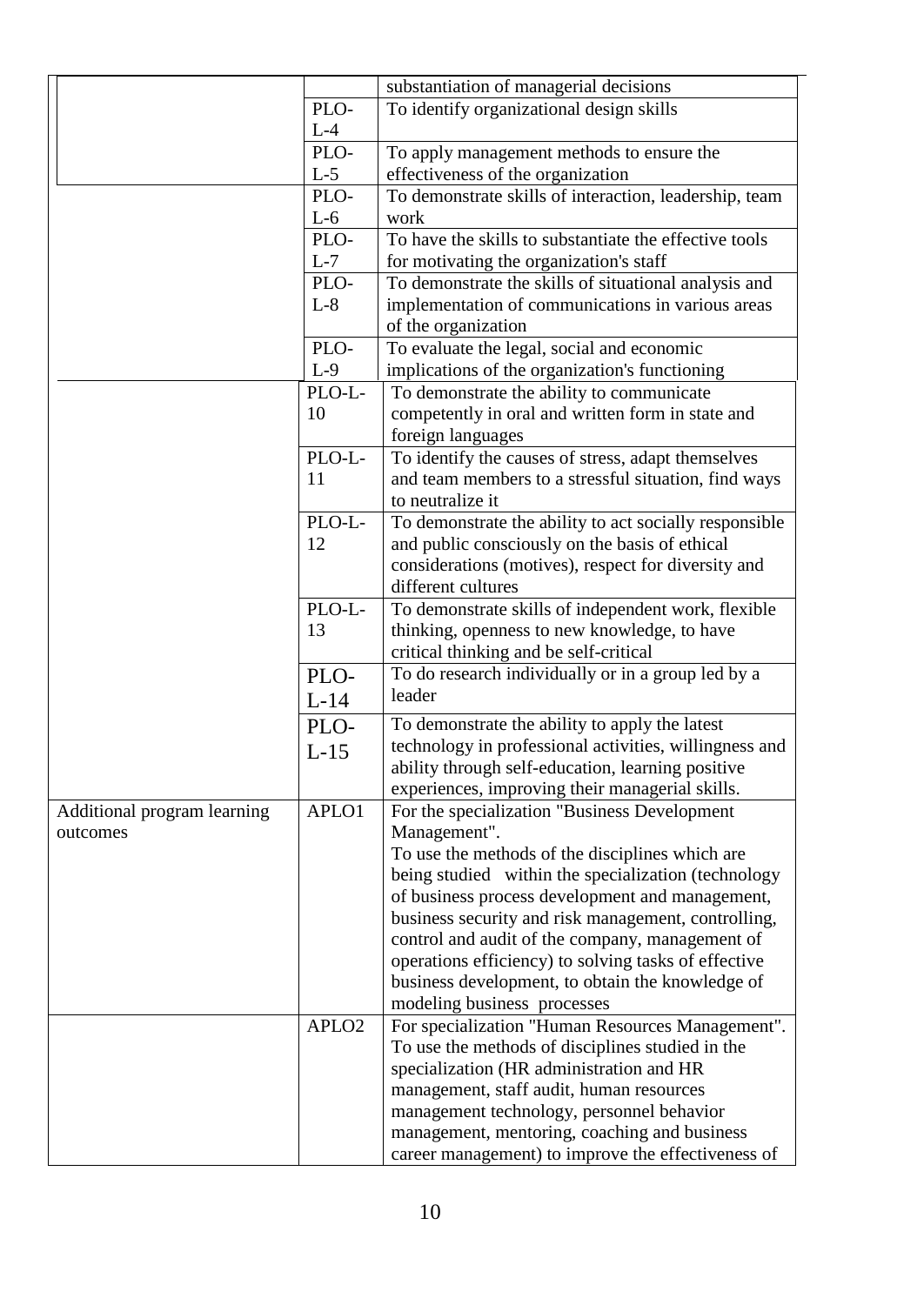|                                                                     | personnel management and ensure its development.                                                                                                                                                                                                                                                                                                                                                                                                                                                                                                                                                                                                                                                                                                                                                                                                                                                                                                                                                                           |  |
|---------------------------------------------------------------------|----------------------------------------------------------------------------------------------------------------------------------------------------------------------------------------------------------------------------------------------------------------------------------------------------------------------------------------------------------------------------------------------------------------------------------------------------------------------------------------------------------------------------------------------------------------------------------------------------------------------------------------------------------------------------------------------------------------------------------------------------------------------------------------------------------------------------------------------------------------------------------------------------------------------------------------------------------------------------------------------------------------------------|--|
| 8 - Resource support for the implementation of the program          |                                                                                                                                                                                                                                                                                                                                                                                                                                                                                                                                                                                                                                                                                                                                                                                                                                                                                                                                                                                                                            |  |
| Personnel support                                                   | The academic staff of the programme of study consist of the<br>teaching staff of the chairs of management, finance and<br>economics, information technology and mathematical<br>disciplines of the Faculty of Information Technology and<br>Management. The teaching staff of the chairs of the Faculty of<br>History and Philosophy, the Faculty of Law and International<br>Relations, as well as the chairs of the Institute of Philology are<br>involved into teaching of certain disciplines in accordance with<br>their competence and experience.<br>The practice-oriented nature of the program of study involves a<br>broad participation of practitioners who are in line with the<br>program's direction, which enhances synergy between<br>theoretical and practical training. The head of the project team<br>and the teaching staff, which ensures its implementation, meets<br>the requirements specified by the Licensing Conditions for<br>conducting educational activities of educational institutions. |  |
| Material and technical support                                      | Organization of the educational process is ensured primarily:<br>- an area sufficient for conducting all kinds of training sessions<br>and out-of-account activities, in particular, all audiences are<br>equipped with SMART-boards or projectors;<br>- computer classes;<br>-availability of the library and reading room with the necessary<br>fund of educational<br>-methodical literature;<br>-modern technical equipment and sports equipment.<br>The existing material and technical base provides an<br>opportunity to provide a complete training of bachelors for<br>management education and professional program.                                                                                                                                                                                                                                                                                                                                                                                             |  |
| Information and                                                     | Educational and methodological support, which is developed                                                                                                                                                                                                                                                                                                                                                                                                                                                                                                                                                                                                                                                                                                                                                                                                                                                                                                                                                                 |  |
| educational and<br>methodological support                           | and is available, contains all necessary documents regulating the<br>educational activity of the educational institution. Disciplines<br>are provided with working curricula, necessary methodological<br>recommendations, their own system of control measures and<br>criteria for assessing students' knowledge, as well as ENC.<br>"University" publishing house fully provides the needs of chairs<br>in the publishing house of educational and methodical literature.                                                                                                                                                                                                                                                                                                                                                                                                                                                                                                                                                |  |
| 9 - Academic mobility                                               |                                                                                                                                                                                                                                                                                                                                                                                                                                                                                                                                                                                                                                                                                                                                                                                                                                                                                                                                                                                                                            |  |
| <b>National Credit Mobility</b>                                     |                                                                                                                                                                                                                                                                                                                                                                                                                                                                                                                                                                                                                                                                                                                                                                                                                                                                                                                                                                                                                            |  |
| <b>International Credit Mobility</b>                                | Since the University is a member of the Erasmus $+$ educational<br>program of the European Union, due to such cooperation,<br>student managers are able to study in foreign countries through<br>exchange programs, in particular at the Polonium Academy in<br>Czestochowa (Poland).                                                                                                                                                                                                                                                                                                                                                                                                                                                                                                                                                                                                                                                                                                                                      |  |
| Training of foreign applicants<br>for higher education<br>Education |                                                                                                                                                                                                                                                                                                                                                                                                                                                                                                                                                                                                                                                                                                                                                                                                                                                                                                                                                                                                                            |  |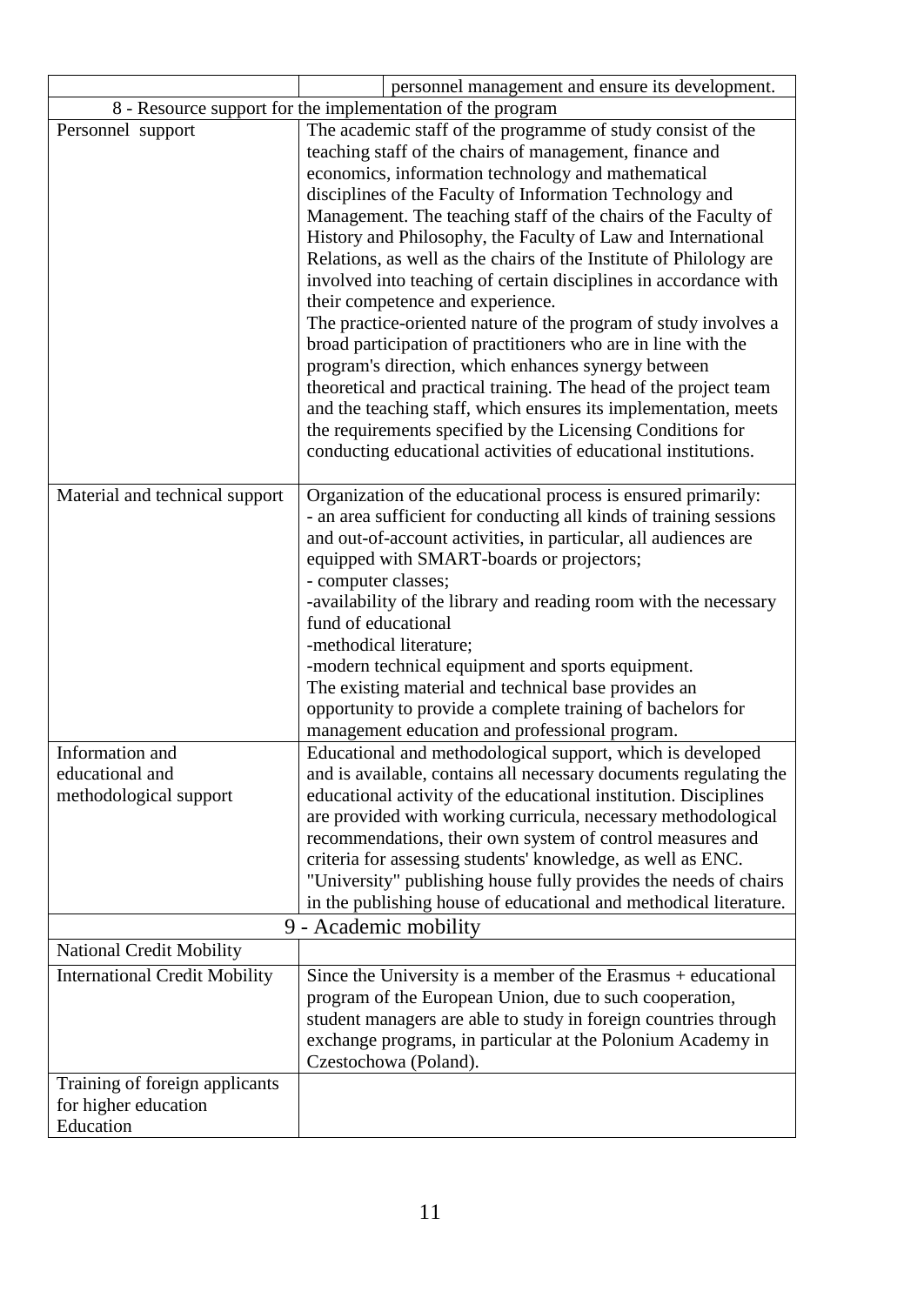# **ІІ. The List of the Components of the Programme of Study (vocational) Social Communications and Their Logical Coherence**

| Compon            | Code                       | Components of the Programme of Study               | <b>Credits</b>          | The Form                 |  |
|-------------------|----------------------------|----------------------------------------------------|-------------------------|--------------------------|--|
| ent Code          | (acad.                     | (academic discipline, practice, degree paper)      | <b>ECTS</b>             | of the Final             |  |
|                   | disc., pr.,                |                                                    |                         | <b>Control</b>           |  |
|                   | assess.)                   |                                                    |                         |                          |  |
| $\mathbf{1}$      | $\overline{2}$             | 3                                                  | $\overline{\mathbf{4}}$ | 5                        |  |
|                   |                            | <b>Compulsory components of PS</b>                 |                         |                          |  |
| CC <sub>1</sub>   | ОДФ.01                     | <b>University Studies</b>                          | $\overline{\mathbf{4}}$ | Credit                   |  |
| $\overline{CC}$ 2 | ОДФ.02                     | Foreign Language                                   | 10                      | Credit,                  |  |
|                   |                            |                                                    |                         | exam                     |  |
| CC <sub>3</sub>   | ОДФ.03                     | <b>Physical Education</b>                          | $\overline{\mathbf{4}}$ | Credit,                  |  |
|                   |                            |                                                    |                         | credit                   |  |
| CC <sub>4</sub>   | ОДФ.04                     | <b>Ukrainian</b> studies                           | 6                       | Exam                     |  |
| CC <sub>5</sub>   | ОДФ.05                     | Philosophical studies                              | 4                       | Exam                     |  |
|                   |                            | Formation of professional competencies             |                         |                          |  |
| CC <sub>6</sub>   | ОДФ.01                     | <b>Higher and Applied Mathematics</b>              | $\overline{\mathbf{4}}$ | Exam                     |  |
| CC <sub>7</sub>   | ОДФ.02                     | Foundations of economic theory                     | $\overline{\mathbf{4}}$ | Exam                     |  |
| CC <sub>8</sub>   | ОДФ.03                     | Probability theory and mathematical statistics     | $\overline{\mathbf{4}}$ | Credit                   |  |
| CC <sub>9</sub>   | ОДФ.04                     | Econometrics                                       | $\overline{\mathbf{4}}$ | Credit                   |  |
|                   |                            |                                                    |                         |                          |  |
| <b>CC</b> 10      | ОДФ.05                     | Economics and finance of the enterprise            | $\overline{\mathbf{4}}$ | Exam                     |  |
|                   |                            |                                                    |                         |                          |  |
| CC11              | ОДФ.06                     | Information technology in management               | $\overline{4}$          | Exam                     |  |
| CC12              | ОДФ.07                     | The theory of organizations and modern             | $\overline{4}$          | Exam                     |  |
|                   |                            | leadership concepts                                |                         |                          |  |
| CC13              | ОДФ.08                     | Economics of Labour and Social-Labour<br>Relations | 5                       | Exam                     |  |
| CC14              | ОДФ.09                     | State and regional management                      | $\overline{4}$          | Exam                     |  |
| CC15              | ОДФ.10                     | Management                                         | $\overline{7}$          | Exam                     |  |
| CC16              | ОДФ.11                     | Leadership and teamwork                            | 6                       | Exam                     |  |
| CC17              | ОДФ.12                     | Legislative support of management (labor,          | $\overline{4}$          | Credit                   |  |
|                   |                            | administrative, financial)                         |                         |                          |  |
| CC18              | ОДФ.13                     | Adoption of managerial decisions                   | $\overline{4}$          | Exam                     |  |
| CC19              | ОДФ.14                     | Operational management                             | $\overline{4}$          | Exam                     |  |
| CC20              | ОДФ.15                     | Personnel Management and HR-Branding               | $\overline{4}$          | Exam                     |  |
| CC21              | ОДФ.16                     | Marketing                                          | $\overline{4}$          | Credit                   |  |
| CC22              | ОДФ.17                     | Financial and investment management                | $\overline{4}$          | Exam                     |  |
| CC23              | ОДФ.18                     | Information support of enterprise management       | 5                       | Credit                   |  |
|                   |                            | system                                             |                         | Exam                     |  |
| CC24              | ОДФ.19                     | Strategic management                               | $\overline{4}$          | Exam                     |  |
| CC25              | ОДФ.20                     | Reengineering business processes                   | $\overline{4}$          | Exam                     |  |
| CC26              | ОДФ.21                     | Coursework for business process reengineering      | $\mathbf{1}$            | $\overline{\phantom{0}}$ |  |
|                   | Total theoretical training |                                                    | 116                     |                          |  |
|                   | Practice                   |                                                    |                         |                          |  |
| $\overline{O}$    | OP 0.1                     | Educational (familiar with type of institutions)   | 3                       | Credit                   |  |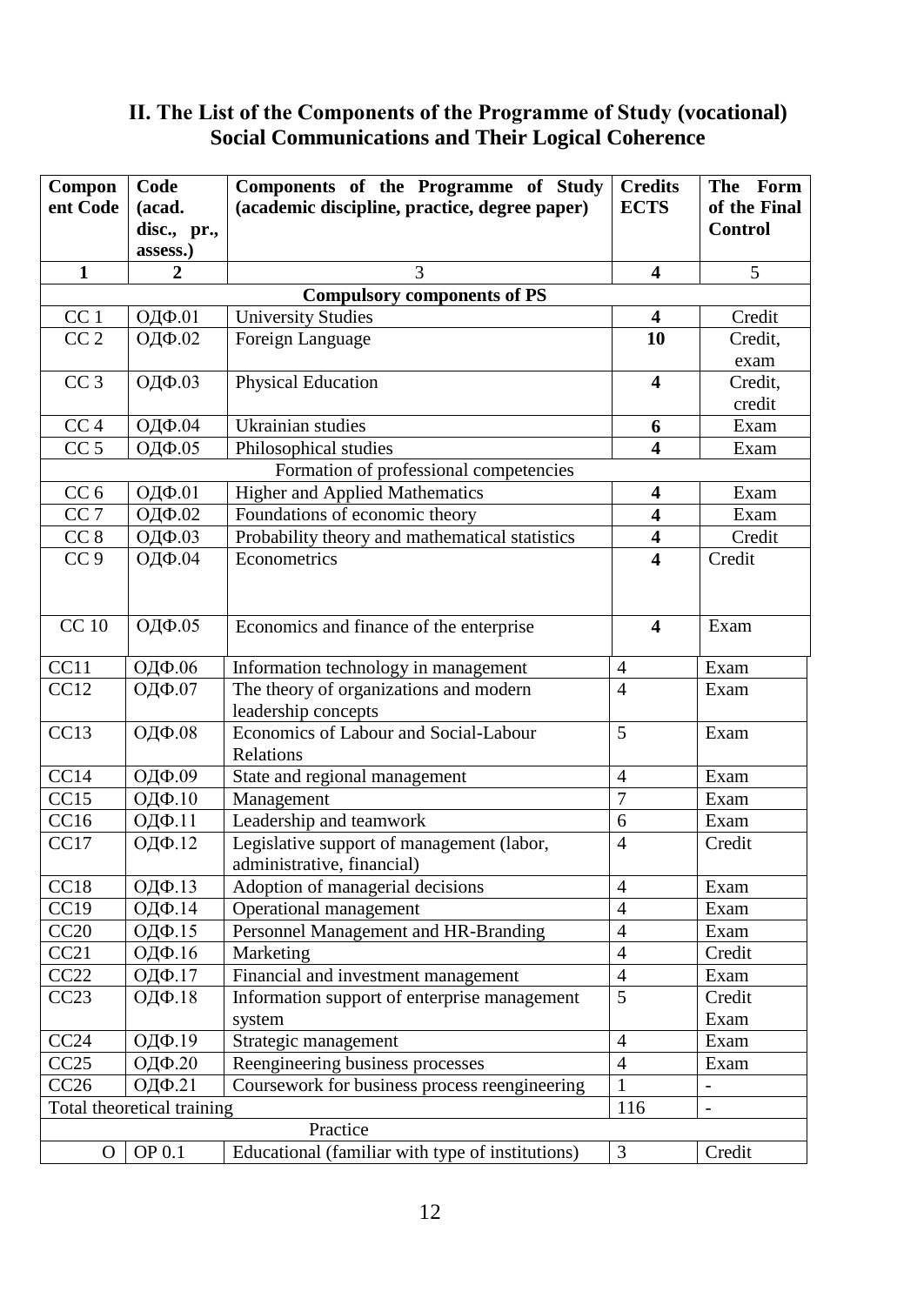|                            |                                         | <b>TOTAL AMOUNT OF THE PROGRAMME OF STUDY</b>                                 |                | 240              |  |  |  |  |  |  |  |  |  |
|----------------------------|-----------------------------------------|-------------------------------------------------------------------------------|----------------|------------------|--|--|--|--|--|--|--|--|--|
|                            | Total amount of the optional components |                                                                               | 60             |                  |  |  |  |  |  |  |  |  |  |
|                            | 40<br>Total for specialization          |                                                                               |                |                  |  |  |  |  |  |  |  |  |  |
|                            |                                         | course catalogue                                                              |                |                  |  |  |  |  |  |  |  |  |  |
|                            |                                         | free choice of academic disciplines from the                                  | 20             | Credits          |  |  |  |  |  |  |  |  |  |
|                            |                                         | Sample block 3 (without specialization)                                       |                |                  |  |  |  |  |  |  |  |  |  |
| <b>OC2.8</b>               | <b>BII2.01</b>                          | Production (specialization)                                                   | 6              | Credit           |  |  |  |  |  |  |  |  |  |
|                            |                                         | Management                                                                    |                |                  |  |  |  |  |  |  |  |  |  |
| OC2.7                      | ВДС2.07                                 | Mentoring, Coaching and Business Career                                       | 6              | Exam             |  |  |  |  |  |  |  |  |  |
| OC2.6                      | ВДС2.06                                 | Organizational Leadership                                                     | $\overline{4}$ | Credit           |  |  |  |  |  |  |  |  |  |
| OC2.5                      | ВДС2.05                                 | Management of personnel behavior                                              | 5              | Exam             |  |  |  |  |  |  |  |  |  |
| OC2.4                      | ВДС2.04                                 | Technologies of Human Resources Management                                    | 6              | Exam             |  |  |  |  |  |  |  |  |  |
| OC2.3                      | ВДС2.03                                 | Personnel audit                                                               | 5              | Exam             |  |  |  |  |  |  |  |  |  |
| OC2.2                      | ВДС2.02                                 | Personnel Administration and HR-Management                                    | $\overline{4}$ | Credit           |  |  |  |  |  |  |  |  |  |
| OC2.1                      | ВДС2.01                                 | Economic legislation                                                          | $\overline{4}$ | Exam             |  |  |  |  |  |  |  |  |  |
|                            |                                         | Selective block 2 (specialization "Human Resources Management")               |                |                  |  |  |  |  |  |  |  |  |  |
| OC1.8                      | <b>BΠ1.01</b>                           | Industrial (from specialization)                                              | 6              | Credit           |  |  |  |  |  |  |  |  |  |
| OC1.7                      | ВДС1.07                                 | <b>Event Marketing</b>                                                        | 6              | Exam             |  |  |  |  |  |  |  |  |  |
| OC1.6                      | ВДС1.06                                 | Management of operations efficiency                                           | $\overline{4}$ | Credit           |  |  |  |  |  |  |  |  |  |
| OC1.5                      | ВДС1.05                                 | Control and audit firm                                                        | 5              | Exam             |  |  |  |  |  |  |  |  |  |
| OC1.4                      | ВДС1.04                                 | Controlling                                                                   | 5              | Exam             |  |  |  |  |  |  |  |  |  |
| OC1.3                      | ВДС1.03                                 | Business security and risk management                                         | 6              | Exam             |  |  |  |  |  |  |  |  |  |
|                            |                                         | business processes                                                            |                |                  |  |  |  |  |  |  |  |  |  |
| OC1.2                      | ВДС 1.02                                | Technology of development and management of                                   | $\overline{4}$ | Credit           |  |  |  |  |  |  |  |  |  |
| OC1.1                      | ВДС 1.01                                | Commercial law                                                                | $\overline{4}$ | Exam             |  |  |  |  |  |  |  |  |  |
|                            |                                         | <b>Optional components of EP</b>                                              |                |                  |  |  |  |  |  |  |  |  |  |
|                            | <b>Total Mandatory Component:</b>       |                                                                               | 180            |                  |  |  |  |  |  |  |  |  |  |
| Ok34                       | OA2                                     | Protection of the qualification bachelor project                              | 1              |                  |  |  |  |  |  |  |  |  |  |
| <b>OK33</b>                | OA1                                     | Preparation of qualifying bachelor project                                    | 4.5            |                  |  |  |  |  |  |  |  |  |  |
|                            |                                         | Attestation                                                                   |                |                  |  |  |  |  |  |  |  |  |  |
| Total practice             |                                         |                                                                               | 58.5           |                  |  |  |  |  |  |  |  |  |  |
| <b>OK32</b>                | OP 0.6                                  | Pre-graduation                                                                | 6              | Credit           |  |  |  |  |  |  |  |  |  |
| <b>OK31</b>                | OP 0.5                                  | Production (managerial - internship)                                          | 19.5           | Credit           |  |  |  |  |  |  |  |  |  |
| <b>OK30</b>                | <b>OP 0.4</b>                           | Production (project)                                                          | 21             | Credit           |  |  |  |  |  |  |  |  |  |
| <b>OK28</b><br><b>OK29</b> | OP 0.2<br>OP 0.3                        | Educational (familiar with the types of functions)<br>Production (functional) | 6              | Credit<br>Credit |  |  |  |  |  |  |  |  |  |
| K27                        |                                         |                                                                               | 3              |                  |  |  |  |  |  |  |  |  |  |
|                            |                                         |                                                                               |                |                  |  |  |  |  |  |  |  |  |  |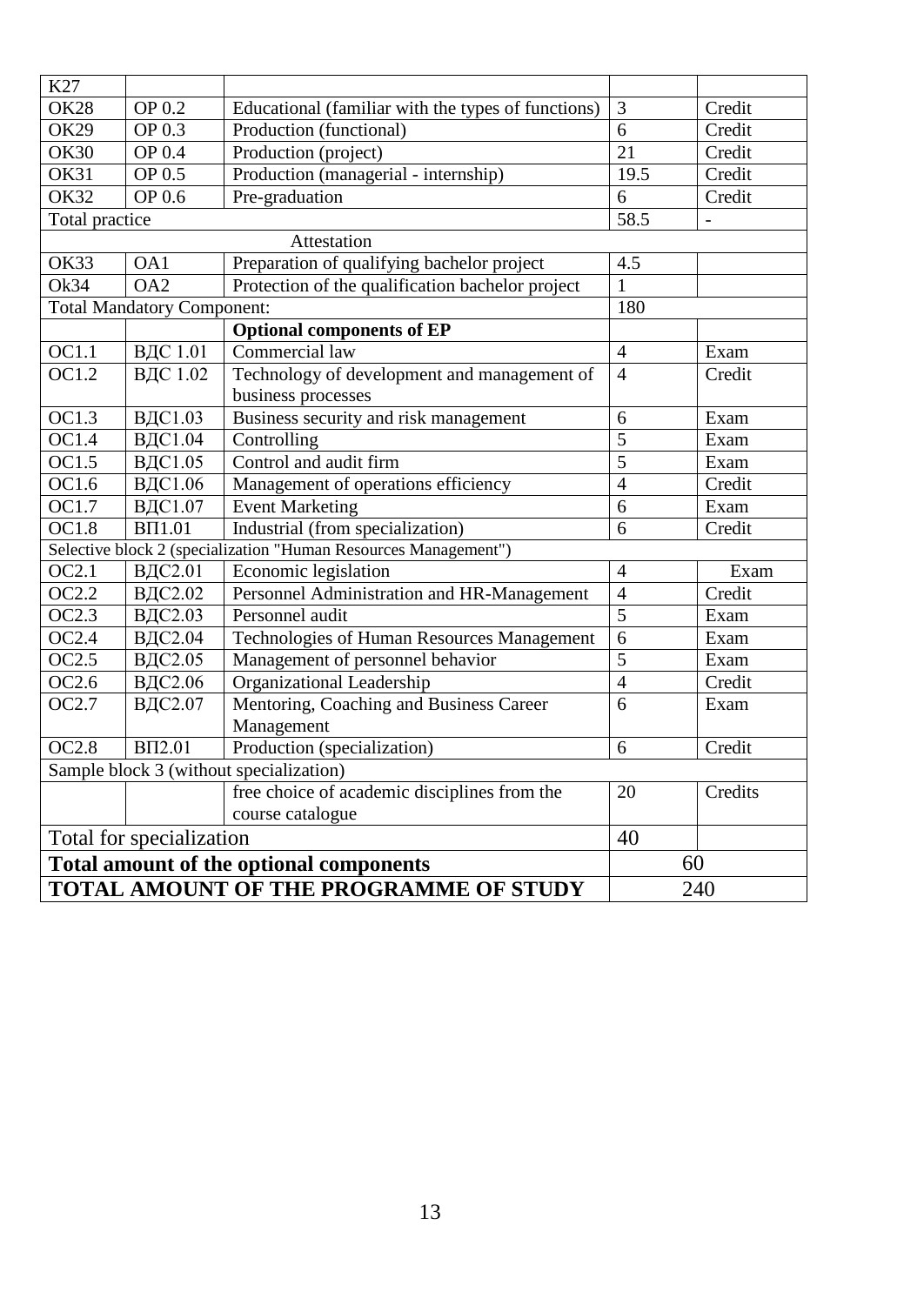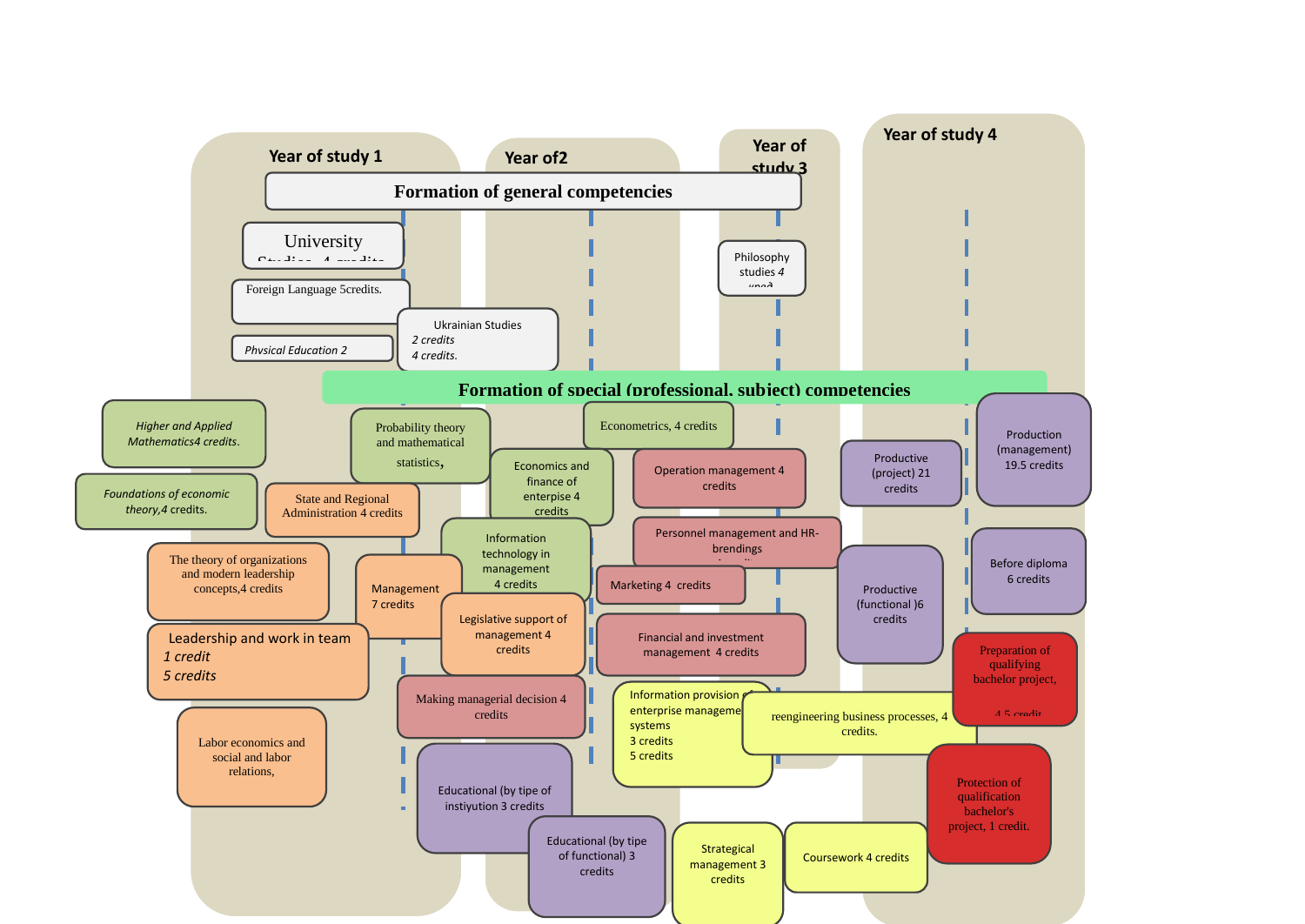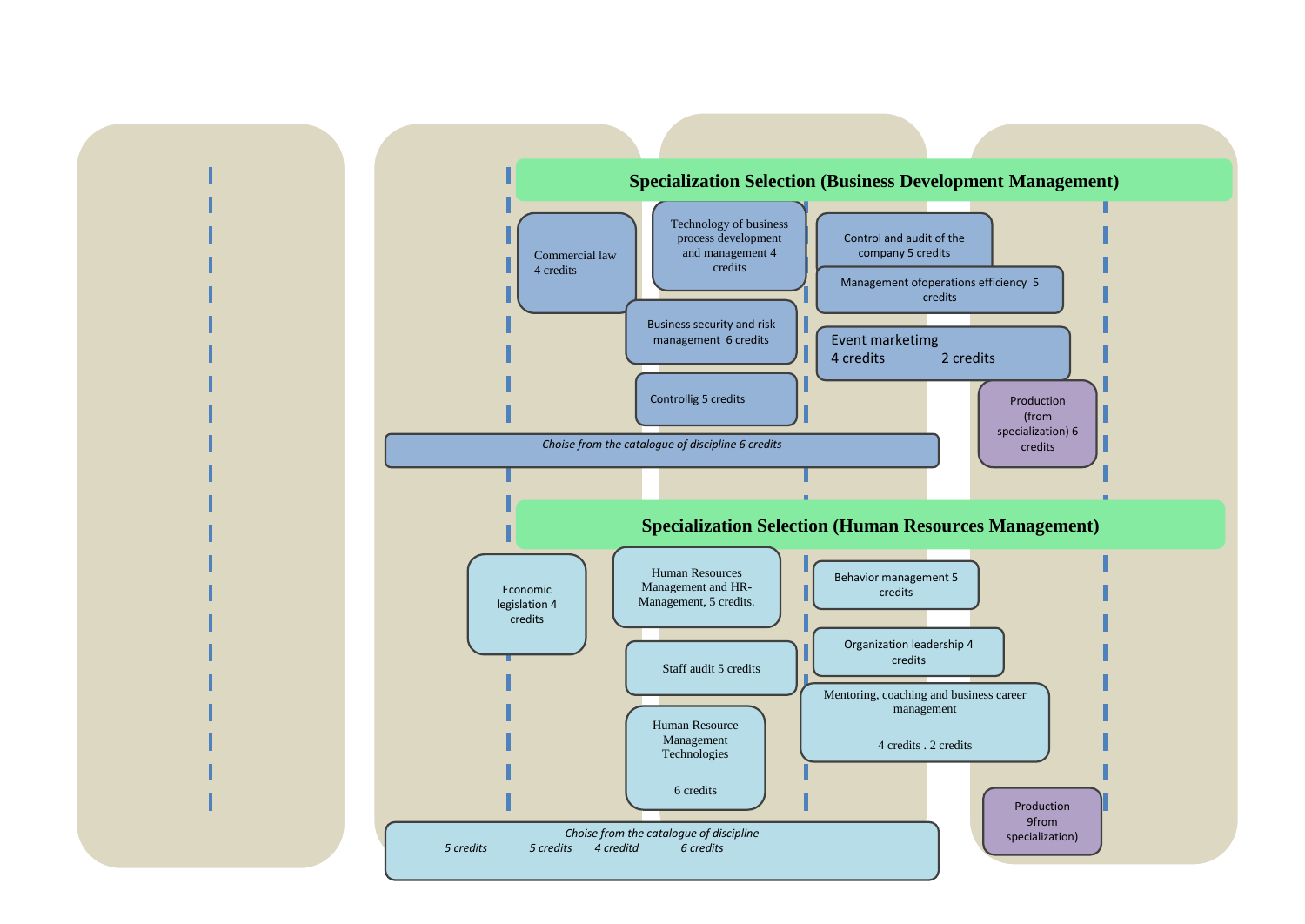## **ІІІ. Form of Attestation of Higher Educational Learners**

The graduate students majoring in 073 "Management get attestation in the form of degree paper defense and they are given the document of the state standard issued to confirm that they are awarded with the bachelor's degree and education qualification of Bachelor of Management.

The attestation is performed openly and publicly.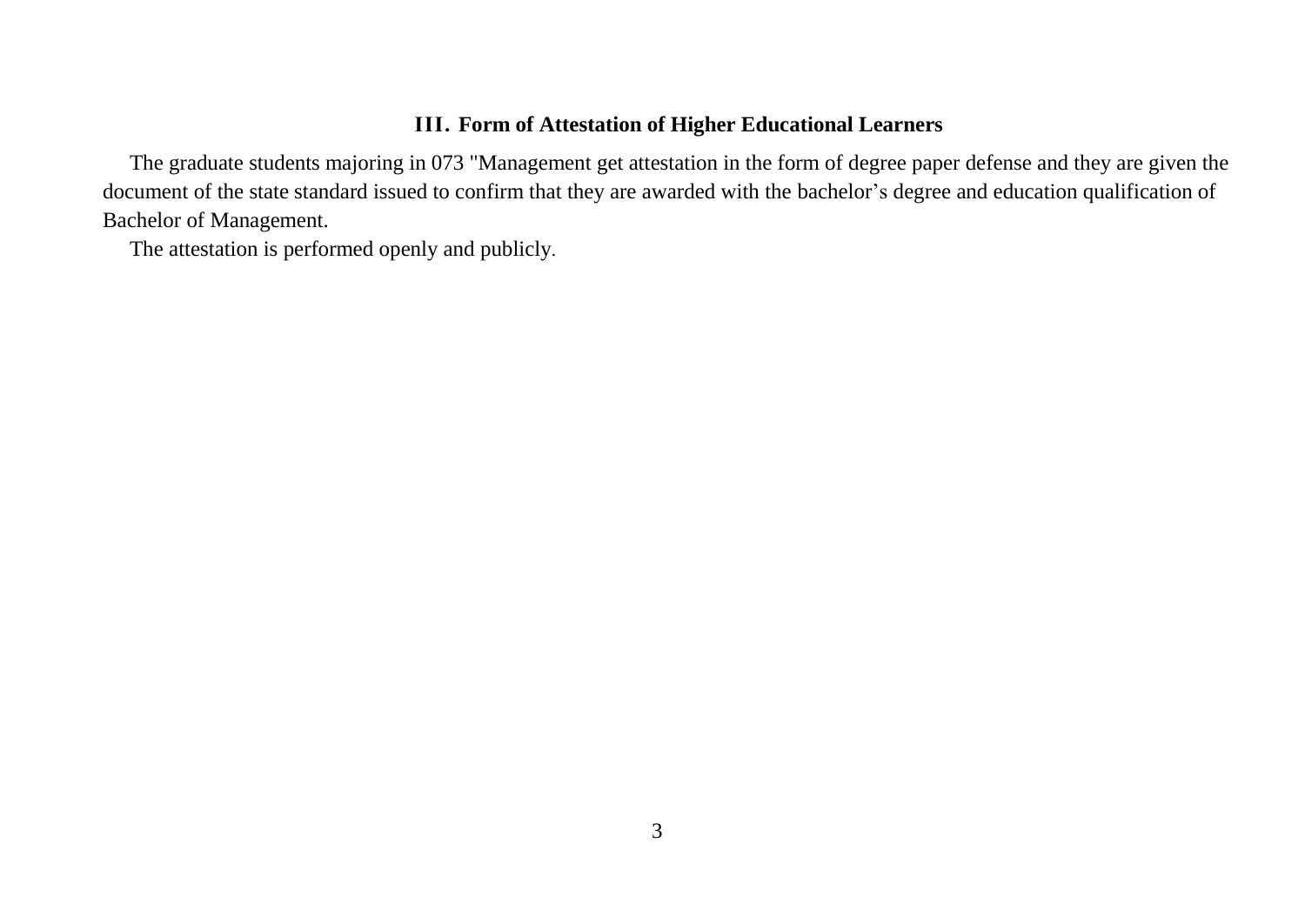|      | CC <sub>1</sub> | CC2       | CC3       | CC <sub>4</sub> | CC5       | CC6       | CC7       | CC8       | CC9       | CC10      | CC11      | CC12      | CC13      | CC 14     | CC15      | CC16      | CC17      | CC18      | CC19      | CC20      | CC21      | CC22      | CC23      | CC 24     | CC25      | CC26      | CC27      | CC28      | CC29      | CC30      | CC31      | CC32      | 33<br>${\bf C} {\bf C}$ | $\blacksquare$<br>$\overline{OC}$ | $\mathbf{a}$<br>$\overline{O}$ | OC3 |
|------|-----------------|-----------|-----------|-----------------|-----------|-----------|-----------|-----------|-----------|-----------|-----------|-----------|-----------|-----------|-----------|-----------|-----------|-----------|-----------|-----------|-----------|-----------|-----------|-----------|-----------|-----------|-----------|-----------|-----------|-----------|-----------|-----------|-------------------------|-----------------------------------|--------------------------------|-----|
| GC1  |                 |           |           | $\bullet$       | $\bullet$ |           |           |           |           |           |           |           | $\bullet$ |           |           |           | $\bullet$ |           |           |           |           |           |           |           |           |           |           |           |           |           |           |           |                         | $\bullet$                         | $\bullet$                      |     |
| GC2  | $\bullet$       |           | $\bullet$ | $\bullet$       | $\bullet$ |           |           |           |           |           |           |           |           |           |           |           |           |           |           |           |           |           |           |           |           |           |           |           |           |           |           |           |                         |                                   |                                |     |
| GC3  |                 |           |           |                 | $\bullet$ | $\bullet$ | $\bullet$ | $\bullet$ |           |           |           | $\bullet$ | $\bullet$ | $\bullet$ |           |           |           | $\bullet$ | $\bullet$ |           | $\bullet$ | $\bullet$ |           | $\bullet$ | $\bullet$ |           |           |           |           |           |           |           |                         | $\bullet$                         | $\bullet$                      |     |
| GC4  |                 | $\bullet$ |           |                 | $\bullet$ |           | $\bullet$ |           | $\bullet$ | $\bullet$ | $\bullet$ | $\bullet$ | $\bullet$ | $\bullet$ | $\bullet$ | $\bullet$ | $\bullet$ | $\bullet$ | $\bullet$ | $\bullet$ | $\bullet$ | $\bullet$ | $\bullet$ | $\bullet$ | $\bullet$ | $\bullet$ | $\bullet$ | $\bullet$ | $\bullet$ | $\bullet$ | $\bullet$ | $\bullet$ | $\bullet$               | $\bullet$                         | $\bullet$                      |     |
| GC5  | $\bullet$       |           |           |                 |           |           | $\bullet$ |           |           | $\bullet$ |           | $\bullet$ | $\bullet$ |           | $\bullet$ | $\bullet$ |           | $\bullet$ | $\bullet$ | $\bullet$ | $\bullet$ | $\bullet$ | $\bullet$ | $\bullet$ | $\bullet$ |           |           |           |           |           |           |           |                         |                                   |                                |     |
| GC6  |                 |           |           | $\bullet$       |           |           |           |           |           |           |           |           |           |           |           |           |           |           |           |           |           |           |           |           |           |           |           |           |           |           |           |           |                         |                                   |                                |     |
| GC7  |                 | $\bullet$ |           |                 |           |           |           |           |           |           |           |           |           |           |           |           |           |           |           |           |           |           |           |           |           |           |           |           |           |           |           |           |                         |                                   |                                |     |
| GC8  |                 |           |           |                 |           |           |           |           |           |           | $\bullet$ |           |           |           |           |           |           |           |           |           |           |           |           |           |           |           |           |           |           |           |           |           |                         |                                   |                                |     |
| GC9  | $\bullet$       | $\bullet$ |           | $\bullet$       | $\bullet$ | $\bullet$ | $\bullet$ | $\bullet$ | $\bullet$ | $\bullet$ | $\bullet$ | $\bullet$ | $\bullet$ | $\bullet$ | $\bullet$ | $\bullet$ | $\bullet$ | $\bullet$ | $\bullet$ | $\bullet$ | $\bullet$ | $\bullet$ | $\bullet$ | $\bullet$ | $\bullet$ | $\bullet$ | $\bullet$ | $\bullet$ | $\bullet$ | $\bullet$ | $\bullet$ | $\bullet$ | $\bullet$               | $\bullet$                         | $\bullet$                      |     |
| GC10 |                 |           |           |                 | $\bullet$ |           |           |           |           |           |           |           | $\bullet$ |           | $\bullet$ |           |           |           |           |           |           |           |           |           | $\bullet$ | $\bullet$ |           |           |           |           |           |           |                         | $\bullet$                         | $\bullet$                      |     |
| GC11 |                 |           |           |                 | $\bullet$ |           |           |           |           |           |           | $\bullet$ |           |           | $\bullet$ | $\bullet$ |           |           |           |           |           |           |           |           |           |           |           |           |           |           |           |           |                         |                                   |                                |     |
| GC12 |                 |           |           |                 | $\bullet$ |           |           |           |           |           |           | $\bullet$ |           |           | $\bullet$ | $\bullet$ |           |           |           |           |           |           |           |           |           | $\bullet$ |           |           |           |           |           |           |                         |                                   |                                |     |
| GC13 | $\bullet$       |           |           |                 | $\bullet$ |           |           |           |           |           |           |           |           |           |           | $\bullet$ |           |           |           |           |           |           |           |           |           |           |           |           |           |           |           |           |                         |                                   |                                |     |
| GC14 |                 |           |           |                 |           |           |           |           |           |           |           |           |           |           |           |           |           |           |           |           | $\bullet$ |           |           |           |           |           |           |           |           |           |           |           |                         |                                   |                                |     |
| GC15 | $\bullet$       |           |           |                 | $\bullet$ |           |           |           |           |           |           |           |           |           | $\bullet$ | $\bullet$ |           |           |           |           |           |           |           |           |           |           |           |           |           |           |           |           |                         |                                   |                                |     |
| PC1  | $\bullet$       |           |           |                 |           |           | $\bullet$ |           |           | $\bullet$ |           | $\bullet$ |           |           | $\bullet$ |           |           |           | $\bullet$ |           | $\bullet$ | $\bullet$ |           | $\bullet$ | $\bullet$ | $\bullet$ | $\bullet$ | $\bullet$ | $\bullet$ | $\bullet$ | $\bullet$ | $\bullet$ | $\bullet$               | $\bullet$                         | $\bullet$                      |     |
| PC2  |                 |           |           |                 |           |           | $\bullet$ | $\bullet$ | $\bullet$ | $\bullet$ |           | $\bullet$ |           |           | $\bullet$ |           |           | $\bullet$ | $\bullet$ | $\bullet$ | $\bullet$ | $\bullet$ |           | $\bullet$ | $\bullet$ | $\bullet$ | $\bullet$ | $\bullet$ | $\bullet$ | $\bullet$ | $\bullet$ | $\bullet$ | $\bullet$               | $\bullet$                         | $\bullet$                      |     |

# **ІV. Matrix of the Programme Competence Compliance with the Programme Components.**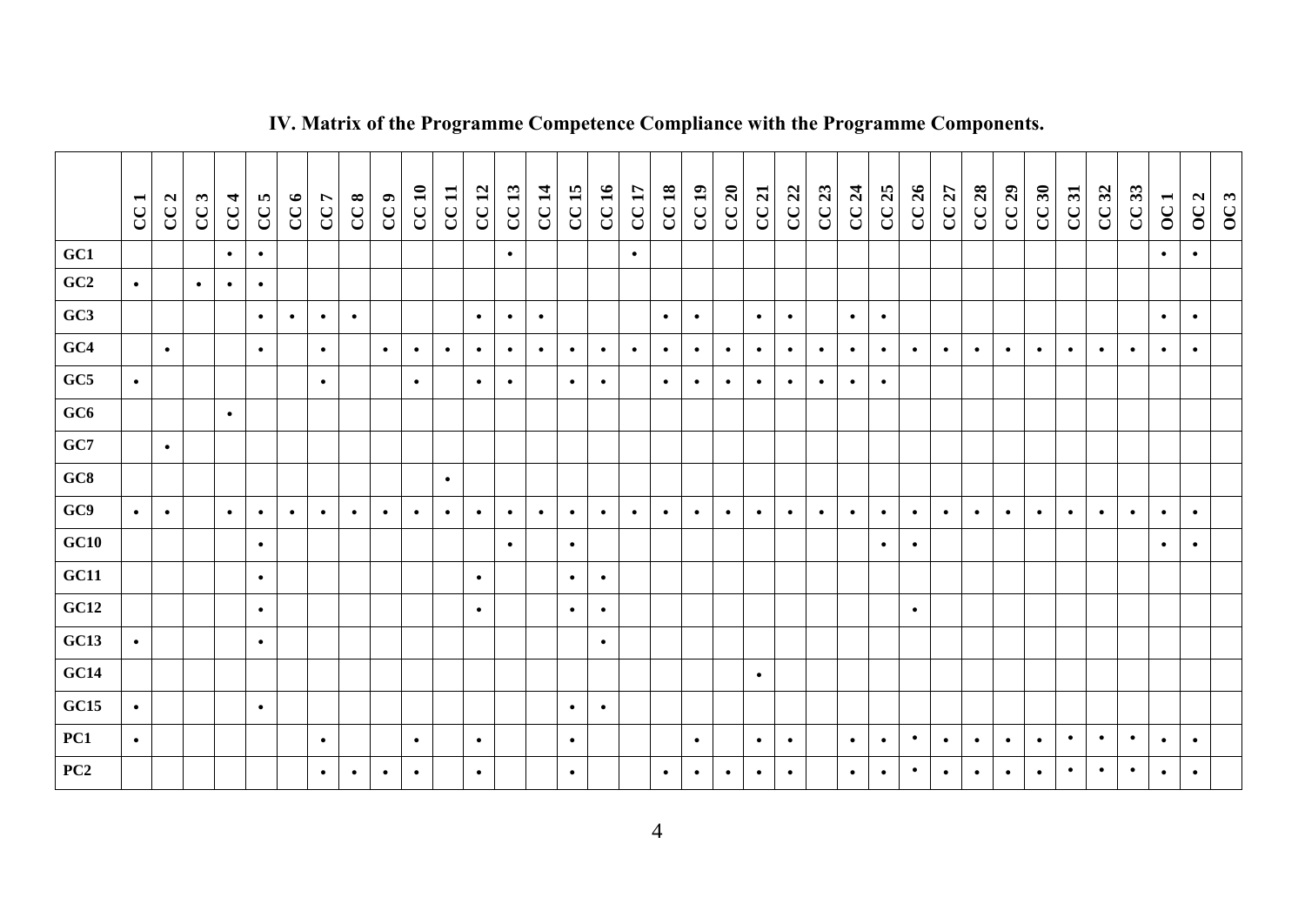|                 | CC <sub>1</sub> | CC2 | CC3 | CC <sub>4</sub> | CC5 | CC6 | CC7       | CC8       | $\bullet$<br>C | CC <sub>10</sub> | $\mathbf{I}$<br>$\mathbf{C}$ | $\mathbf{r}$<br>$\mathbf{C}$ | CC13      | $\overline{\mathbf{1}}$<br>C | 15<br>$\mathbf{C}$ | CC16      | CC17      | CC18      | CC19      | CC20      | CC21      | CC 22     | CC23      | CC 24     | CC25      | CC26      | CC27      | CC28      | CC29      | CC30      | 51<br>$\mathbf{C}\mathbf{C}$ | 32<br>${\bf C}$ | 33<br>${\bf C}$ | $\blacksquare$<br>$\overline{OC}$ | $\mathbf{a}$<br>$\overline{OC}$ | $\mathbf{c}$<br>$\mathcal{S}$ |
|-----------------|-----------------|-----|-----|-----------------|-----|-----|-----------|-----------|----------------|------------------|------------------------------|------------------------------|-----------|------------------------------|--------------------|-----------|-----------|-----------|-----------|-----------|-----------|-----------|-----------|-----------|-----------|-----------|-----------|-----------|-----------|-----------|------------------------------|-----------------|-----------------|-----------------------------------|---------------------------------|-------------------------------|
| PC3             |                 |     |     |                 |     |     | $\bullet$ | $\bullet$ | $\bullet$      | $\bullet$        |                              | $\bullet$                    |           |                              | $\bullet$          |           |           | $\bullet$ | $\bullet$ | $\bullet$ | $\bullet$ | $\bullet$ |           | $\bullet$ | $\bullet$ | $\bullet$ | $\bullet$ | $\bullet$ | $\bullet$ | $\bullet$ | $\bullet$                    | $\bullet$       | $\bullet$       | $\bullet$                         | $\bullet$                       |                               |
| PC4             |                 |     |     |                 |     |     | $\bullet$ |           |                | $\bullet$        |                              | $\bullet$                    | $\bullet$ |                              |                    |           |           |           |           |           | $\bullet$ | $\bullet$ |           | $\bullet$ | $\bullet$ | $\bullet$ |           | $\bullet$ | $\bullet$ | $\bullet$ | $\bullet$                    | $\bullet$       | $\bullet$       | $\bullet$                         | $\bullet$                       |                               |
| PC5             |                 |     |     |                 |     |     |           |           |                | $\bullet$        |                              | $\bullet$                    |           |                              | $\bullet$          |           |           |           | $\bullet$ |           | $\bullet$ | $\bullet$ |           |           | $\bullet$ | $\bullet$ |           | $\bullet$ | $\bullet$ | $\bullet$ | $\bullet$                    | $\bullet$       | $\bullet$       | $\bullet$                         | $\bullet$                       |                               |
| PC <sub>6</sub> |                 |     |     |                 |     |     |           |           |                |                  |                              | $\bullet$                    | $\bullet$ | $\bullet$                    | $\bullet$          | $\bullet$ | $\bullet$ | $\bullet$ |           | $\bullet$ | $\bullet$ |           |           |           |           |           |           |           |           |           |                              |                 |                 | $\bullet$                         | $\bullet$                       |                               |
| PC7             |                 |     |     |                 |     |     |           | $\bullet$ | $\bullet$      |                  | $\bullet$                    | $\bullet$                    |           |                              | $\bullet$          | $\bullet$ |           | $\bullet$ | $\bullet$ |           |           |           | $\bullet$ | $\bullet$ | $\bullet$ | $\bullet$ |           |           | $\bullet$ | $\bullet$ | $\bullet$                    | $\bullet$       | $\bullet$       | $\bullet$                         | $\bullet$                       |                               |
| PC8             |                 |     |     |                 |     |     |           |           |                |                  |                              |                              | $\bullet$ |                              | $\bullet$          |           |           |           | $\bullet$ | $\bullet$ | $\bullet$ | $\bullet$ |           | $\bullet$ | $\bullet$ |           |           |           |           |           |                              |                 |                 | $\bullet$                         | $\bullet$                       |                               |
| PC9             |                 |     |     |                 |     |     |           |           |                |                  |                              |                              |           |                              | $\bullet$          | $\bullet$ |           |           |           |           |           |           |           |           |           |           |           |           |           |           |                              |                 |                 |                                   |                                 |                               |
| <b>PC10</b>     |                 |     |     |                 |     |     |           |           |                | $\bullet$        |                              | $\bullet$                    | $\bullet$ |                              | $\bullet$          | $\bullet$ |           |           | $\bullet$ | $\bullet$ | $\bullet$ |           |           |           | $\bullet$ | $\bullet$ |           |           |           |           |                              |                 |                 | $\bullet$                         | $\bullet$                       |                               |
| <b>PC11</b>     |                 |     |     |                 |     |     |           |           |                |                  | $\bullet$                    | $\bullet$                    |           |                              | $\bullet$          | $\bullet$ |           |           |           | $\bullet$ |           |           | $\bullet$ |           |           |           |           |           |           |           |                              |                 |                 |                                   | $\bullet$                       |                               |
| <b>PC12</b>     |                 |     |     |                 |     |     |           | $\bullet$ | $\bullet$      |                  |                              | $\bullet$                    |           |                              | $\bullet$          |           |           | $\bullet$ |           | $\bullet$ |           | $\bullet$ | $\bullet$ | $\bullet$ | $\bullet$ | $\bullet$ |           |           |           |           |                              |                 | $\bullet$       | $\bullet$                         | $\bullet$                       |                               |
| <b>PC13</b>     | $\bullet$       |     |     |                 |     |     |           |           |                |                  |                              |                              | $\bullet$ | $\bullet$                    |                    |           | $\bullet$ |           |           |           |           |           |           |           |           |           |           |           |           |           |                              | $\bullet$       |                 | $\bullet$                         | $\bullet$                       |                               |
| <b>PC14</b>     |                 |     |     |                 |     |     |           |           |                |                  |                              |                              |           |                              |                    | $\bullet$ |           | $\bullet$ |           | $\bullet$ |           |           |           |           |           |           |           |           |           |           |                              |                 |                 |                                   | $\bullet$                       |                               |
| <b>PC15</b>     |                 |     |     |                 |     |     |           |           |                |                  |                              | $\bullet$                    |           |                              | $\bullet$          | $\bullet$ |           |           |           |           |           |           |           |           |           |           |           |           |           |           |                              |                 |                 |                                   |                                 |                               |
| APC1            |                 |     |     |                 |     |     |           |           |                |                  |                              |                              |           |                              |                    |           |           |           |           |           |           |           |           |           |           |           |           |           |           |           |                              |                 | $\bullet$       | $\bullet$                         |                                 |                               |
| APC2            |                 |     |     |                 |     |     |           |           |                |                  |                              |                              |           |                              |                    |           |           |           |           |           |           |           |           |           |           |           |           |           |           |           |                              |                 | $\bullet$       |                                   | $\bullet$                       |                               |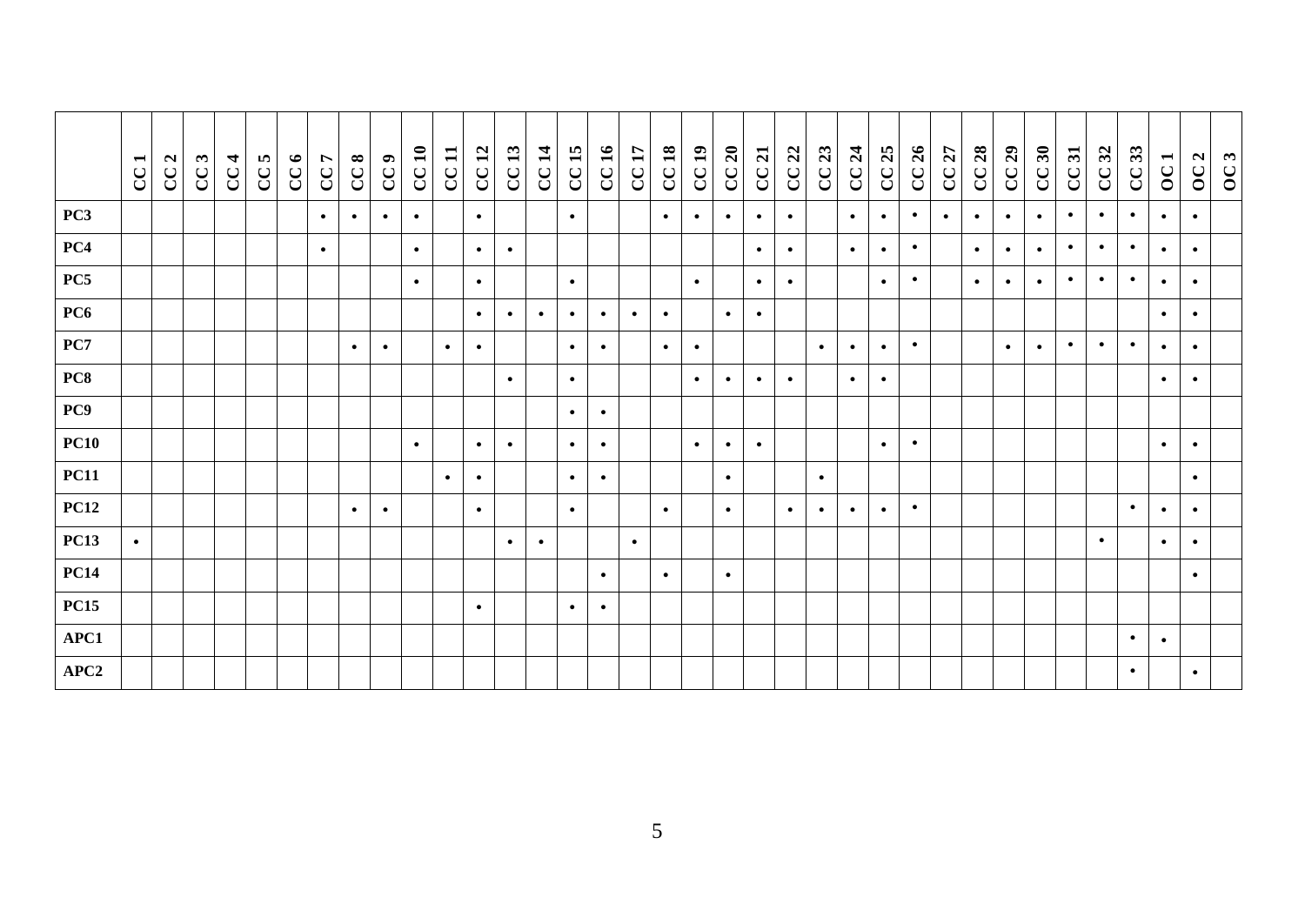|        | $\overline{\phantom{0}}$<br>$\mathcal{C}$ | $\mathbf{a}$<br>$\overline{C}$ | $\boldsymbol{\omega}$<br>$\overline{C}$ | $\overline{4}$<br>$\overline{C}$ | CC5       | CC6       | CC7       | CC8       | CC9       | CC10      | CC11      | CC12      | CC13      | <b>CC14</b> | CC15      | CC16      | CC17      | CC18      | CC19      | CC20      | CC21      | CC22      | CC23      | CC 24     | CC 25     | CC 26     | CC27      | CC28      | CC29      | CC30      | CC31      | CC32      | CC33      | OC1       | OC <sub>2</sub> | OC3 |
|--------|-------------------------------------------|--------------------------------|-----------------------------------------|----------------------------------|-----------|-----------|-----------|-----------|-----------|-----------|-----------|-----------|-----------|-------------|-----------|-----------|-----------|-----------|-----------|-----------|-----------|-----------|-----------|-----------|-----------|-----------|-----------|-----------|-----------|-----------|-----------|-----------|-----------|-----------|-----------------|-----|
| $K-1$  |                                           |                                |                                         | $\bullet$                        | $\bullet$ |           |           |           |           |           |           |           |           | $\bullet$   |           |           |           | $\bullet$ |           |           |           |           |           |           |           |           |           |           |           |           |           |           |           | $\bullet$ | $\bullet$       |     |
| $K-2$  | $\bullet$                                 |                                | $\bullet$                               | $\bullet$                        | $\bullet$ |           |           |           |           |           |           |           |           |             |           |           |           |           |           |           |           |           |           |           |           |           |           |           |           |           |           |           |           |           |                 |     |
| $K-3$  |                                           |                                |                                         |                                  |           |           |           |           |           |           |           | $\bullet$ |           |             | $\bullet$ | $\bullet$ |           | $\bullet$ | $\bullet$ | $\bullet$ | $\bullet$ | $\bullet$ |           |           |           |           |           |           |           |           |           |           |           |           | $\bullet$       |     |
| $K-4$  | $\bullet$                                 |                                |                                         |                                  | $\bullet$ |           |           |           |           |           |           |           |           |             | $\bullet$ | $\bullet$ | $\bullet$ | $\bullet$ |           | $\bullet$ |           |           |           |           |           |           | $\bullet$ | $\bullet$ | $\bullet$ |           |           |           |           | $\bullet$ | $\bullet$       |     |
| $K-5$  |                                           |                                |                                         |                                  |           |           | $\bullet$ |           |           | $\bullet$ |           | $\bullet$ |           |             |           |           |           | $\bullet$ | $\bullet$ |           | $\bullet$ | $\bullet$ | $\bullet$ | $\bullet$ | $\bullet$ |           |           |           |           |           |           |           |           |           |                 |     |
| $K-6$  |                                           |                                |                                         |                                  |           |           | $\bullet$ |           |           | $\bullet$ |           |           | $\bullet$ |             |           |           |           |           |           |           |           | $\bullet$ | $\bullet$ | $\bullet$ | $\bullet$ | $\bullet$ |           |           |           |           |           | $\bullet$ | $\bullet$ | $\bullet$ |                 |     |
| $K-7$  |                                           |                                |                                         |                                  |           |           | $\bullet$ |           |           | $\bullet$ |           |           | $\bullet$ |             |           |           |           |           |           |           |           | $\bullet$ | $\bullet$ | $\bullet$ | $\bullet$ | $\bullet$ |           |           |           |           |           | $\bullet$ | $\bullet$ | $\bullet$ | $\bullet$       |     |
| $S-1$  |                                           |                                |                                         |                                  |           |           |           | $\bullet$ | $\bullet$ | $\bullet$ |           | $\bullet$ |           | $\bullet$   | $\bullet$ | $\bullet$ |           | $\bullet$ |           |           | $\bullet$ | $\bullet$ |           | $\bullet$ | $\bullet$ | $\bullet$ |           |           | $\bullet$ | $\bullet$ |           | $\bullet$ | $\bullet$ | $\bullet$ | $\bullet$       |     |
| $S-2$  |                                           |                                |                                         |                                  |           |           | $\bullet$ |           |           | $\bullet$ |           | $\bullet$ | $\bullet$ |             |           |           |           |           |           |           | $\bullet$ | $\bullet$ |           | $\bullet$ | $\bullet$ | $\bullet$ |           | $\bullet$ | $\bullet$ | $\bullet$ | $\bullet$ | $\bullet$ | $\bullet$ | $\bullet$ | $\bullet$       |     |
| $S-3$  |                                           |                                |                                         |                                  |           |           |           | $\bullet$ | $\bullet$ | $\bullet$ | $\bullet$ | $\bullet$ | $\bullet$ | $\bullet$   |           |           |           | $\bullet$ |           |           | $\bullet$ | $\bullet$ | $\bullet$ | $\bullet$ | $\bullet$ | $\bullet$ |           |           | $\bullet$ | $\bullet$ |           |           | $\bullet$ | $\bullet$ |                 |     |
| $S-4$  |                                           |                                |                                         |                                  |           |           |           |           | $\bullet$ |           |           | $\bullet$ |           |             |           |           |           |           | $\bullet$ |           |           | $\bullet$ |           |           | $\bullet$ | $\bullet$ |           |           |           | $\bullet$ |           | $\bullet$ | $\bullet$ | $\bullet$ |                 |     |
| $S-5$  |                                           |                                |                                         |                                  |           |           |           |           |           |           |           | $\bullet$ |           |             | $\bullet$ | $\bullet$ |           |           | $\bullet$ |           | $\bullet$ | $\bullet$ | $\bullet$ | $\bullet$ | $\bullet$ | $\bullet$ |           |           |           | $\bullet$ |           | $\bullet$ |           | $\bullet$ |                 |     |
| $S-6$  |                                           |                                |                                         |                                  |           |           |           |           |           |           |           | $\bullet$ |           |             | $\bullet$ | $\bullet$ |           |           |           | $\bullet$ |           |           |           |           |           |           |           |           |           |           | $\bullet$ |           |           |           | $\bullet$       |     |
| $S-7$  |                                           |                                |                                         |                                  |           |           |           |           |           | $\bullet$ |           |           | $\bullet$ |             | $\bullet$ |           |           |           |           | $\bullet$ |           |           |           |           |           |           |           |           |           |           | $\bullet$ |           |           |           | $\bullet$       |     |
| $S-8$  |                                           |                                |                                         |                                  |           |           |           |           |           |           | $\bullet$ | $\bullet$ |           |             | $\bullet$ | $\bullet$ |           |           |           | $\bullet$ |           |           | $\bullet$ |           |           |           |           |           |           |           |           |           |           |           | $\bullet$       |     |
| $S-9$  |                                           |                                |                                         |                                  |           |           |           |           |           | $\bullet$ |           | $\bullet$ |           |             |           |           | $\bullet$ | $\bullet$ |           |           |           |           |           |           |           |           |           |           |           |           |           |           |           |           |                 |     |
| $S-10$ |                                           | $\bullet$                      |                                         | $\bullet$                        |           |           |           |           |           |           |           |           |           |             | $\bullet$ |           |           |           |           |           |           |           |           |           |           |           |           |           |           |           |           |           | $\bullet$ |           | $\bullet$       |     |
| $S-11$ |                                           |                                |                                         |                                  | $\bullet$ |           |           |           |           |           |           |           |           |             | $\bullet$ | $\bullet$ |           |           |           | $\bullet$ |           |           |           |           |           |           |           |           |           |           |           |           |           |           | $\bullet$       |     |
| $S-12$ |                                           |                                |                                         | $\bullet$                        | $\bullet$ |           |           |           |           |           |           | $\bullet$ | $\bullet$ | $\bullet$   | $\bullet$ | $\bullet$ | $\bullet$ | $\bullet$ |           | $\bullet$ | $\bullet$ |           |           |           |           |           |           |           |           |           |           |           |           | $\bullet$ | $\bullet$       |     |
| $S-13$ | $\bullet$                                 |                                |                                         |                                  | $\bullet$ | $\bullet$ |           |           |           |           |           | $\bullet$ | $\bullet$ |             | $\bullet$ | $\bullet$ |           | $\bullet$ |           |           | $\bullet$ |           |           |           | $\bullet$ | $\bullet$ |           |           |           |           |           | $\bullet$ | $\bullet$ | $\bullet$ | $\bullet$       |     |

# **V. Matrix of Providing Programme Learning Outcomes with the Relevant Programme Components**